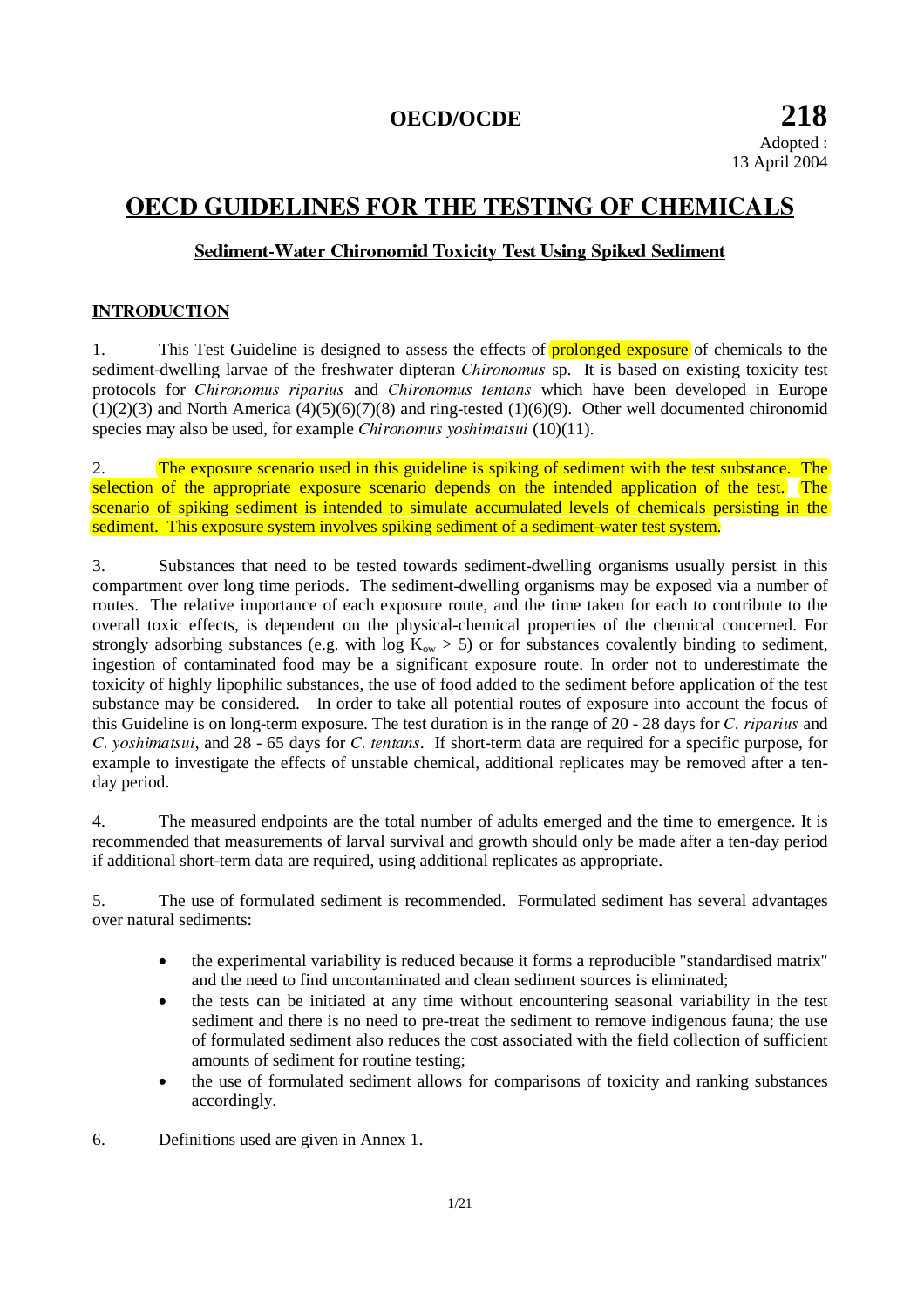#### <u>PRINCIPLE OF THE TEST</u>

7. First instar chironomid larvae are exposed to a concentration range of the test chemical in sediment - water systems. The test substance is spiked into the sediment and first instar larvae are subsequently introduced into test beakers in which the sediment and water concentrations have been stabilised. Chironomid emergence and development rate is measured at the end of the test. Larval survival and weight may also be measured after 10 days if required (using additional replicates as appropriate). These data are analysed either by using a regression model in order to estimate the concentration that would cause x % reduction in emergence or larval survival or growth (e.g.  $EC_{15}$ ,  $EC_{50}$  etc.), or by using statistical hypothesis testing to determine a NOEC/LOEC. The latter requires comparison of effect values with control values using statistical tests.

#### <u>INFORMATION ON THE TEST SUBSTANCE</u>

8. The water solubility of the test substance, its vapour pressure, measured or calculated partitioning into sediment and stability in water and sediment should be known. A reliable analytical method for the quantification of the test substance in overlying water, pore water and sediment with known and reported accuracy and limit of detection should be available. Useful information includes the structural formula and purity of the test substance. Chemical fate of the test substance (e.g. dissipation, abiotic and biotic degradation, etc.) also is useful information. Further guidance for testing substances with physicalchemical properties that make them difficult to perform the test is provided in (12)

#### **REFERENCE SUBSTANCES**

9. Reference substances may be tested periodically as a means of assuring that the test protocol and test conditions are reliable. Examples of reference toxicants used successfully in ring-tests and validation studies are: lindane, trifluralin, pentachlorophenol, cadmium chloride and potassium chloride  $(1)(2)(5)(6)(13).$ 

#### <u>VALIDITY OF THE TEST</u>

- 10. For the test to be valid the following conditions apply:
	- the emergence in the controls must be at least 70% at the end of the test  $(1)(6)$ ;
- C. riparius and C. yoshimatsui emergence to adults from control vessels should occur between 12 and 23 days after their insertion into the vessels; for  $C$ , tentans, a period of 20 to 65 days is necessary.
	- at the end of the test, pH and the dissolved oxygen concentration should be measured in each vessel. The oxygen concentration should be at least 60 per cent of the air saturation value (ASV) at the temperature used, and the pH of overlying water should be in the 6-9 range in all test vessels;
	- the water temperature should not differ by more than  $\pm 1.0$  °C. The water temperature could be controlled by isothermal room and in that case the room temperature should be confirmed in an appropriate time intervals.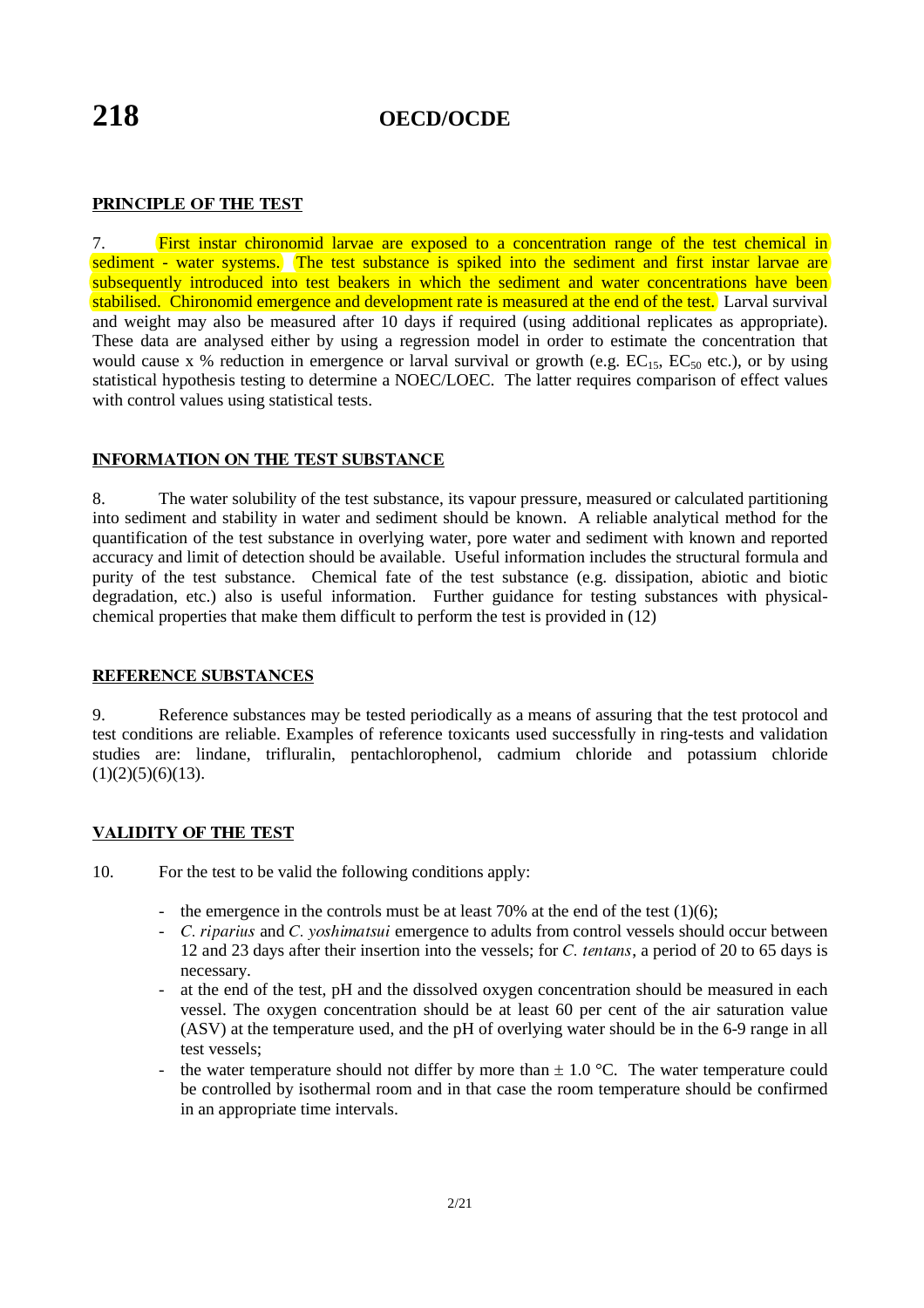#### Test vessels

11. The study is conducted in glass 600 ml beakers measuring 8 cm in diameter. Other vessels are suitable, but they should guarantee a suitable depth of overlying water and sediment. The sediment surface should be sufficient enough to provide 2 to 3  $\text{cm}^2$  per larvae. The ratio of the depth of the sediment layer to the depth of the overlying water should be 1:4. Test vessels and other apparatus that will come into contact with the test system should be made entirely of glass or other chemically inert material (e.g. Teflon).

#### **Selection of species**

12. The species to be used in the test is preferably *Chironomus riparius. Chironomus tentans* is also suitable but more difficult to handle and requires a longer test period. Chironomus yohimatsui may also be used. Details of culture methods are given in Annex 2 for Chironomus riparius. Information on culture conditions is also available for other species, i.e. Chironomus tentans (4) and Chironomus yoshimatsui (11). Identification of species must be confirmed before testing but is not required prior to every test if organisms come from an in-house culture.

#### **Sediment**

13. Formulated sediment (also called reconstituted, artificial or synthetic sediment) should preferably be used. However, if natural sediment is used, it should be characterised (at least pH, organic carbon content, determination of other parameters such as C/N ratio and granulometry are also recommended), and it should be free from any contamination and other organisms that might compete with, or consume the chironomids. It is also recommended that, before it is used in a chironomid toxicity test, the natural sediment be conditioned for seven days under the same conditions which prevail in the subsequent test. The following formulated sediment, based on the artificial soil used in Guideline 207 (14), is recommended for use in this test  $(1)(15)(16)$ :

- (a) 4-5 % (dry weight) peat: as close to pH 5.5 to 6.0 as possible; it is important to use peat in powder form, finely ground (particle size  $\leq 1$  mm) and only air dried.
- (b) 20 % (dry weight) kaolin clay (kaolinite content preferably above 30 %).
- (c) 75-76 % (dry weight) quartz sand (fine sand should predominate with more than 50 per cent of the particles between 50 and 200  $\mu$ m).
- (d) Deionised water is added to obtain a moisture content of the final mixture in a range of  $30 - 50$  %.
- (e) Calcium carbonate of chemically pure quality  $(CaCO<sub>3</sub>)$  is added to adjust the pH of the final mixture of the sediment to  $7.0 \pm 0.5$ . Organic carbon content of the final mixture should be 2 %  $(\pm 0.5 \%)$  and is to be adjusted by the use of appropriate amounts of peat and sand, according to (a) and (c).

14. The source of peat, kaolin clayand sand should be known. The sediment components should be checked for the absence of chemical contamination (e.g. heavy metals, organochlorine compounds, organophosphorous compounds, etc.). An example for the preparation of the formulated sediment is described in Annex 3. Mixing of dry constituents is also acceptable if it is demonstrated that after addition of overlying water a separation of sediment constituents (e.g. floating of peat particles) does not occur, and that the peat or the sediment is sufficiently conditioned.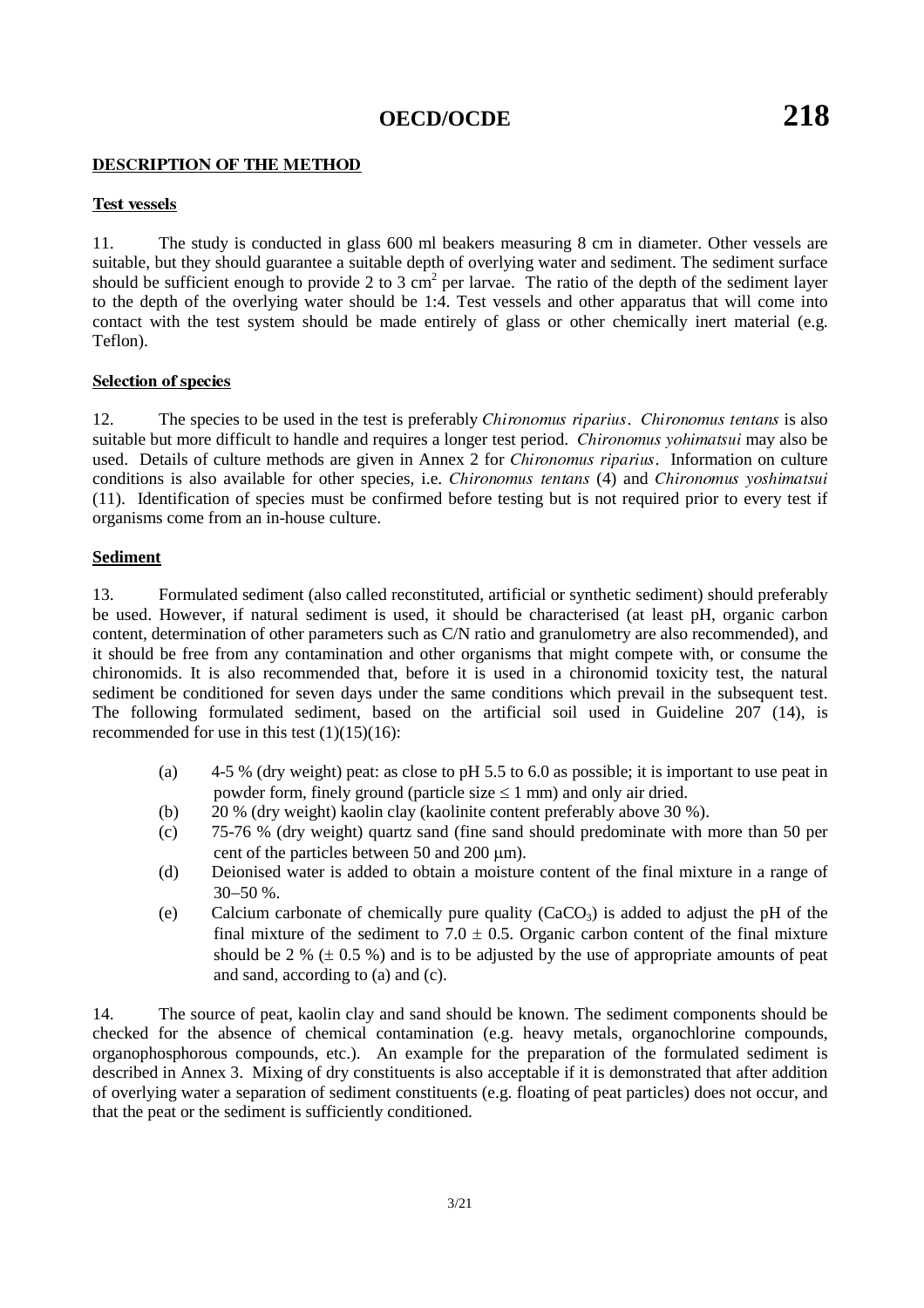#### **Water**

15. Any water which conforms to the chemical characteristics of acceptable dilution water as listed in Annexes 2 and 4 is suitable as test water. Any suitable water, natural water (surface or ground water), reconstituted water (see Annex 2) or dechlorinated tap water are acceptable as culturing water and test water if chironomids will survive in it for the duration of the culturing and testing without showing signs of stress. At the start of the test, the pH of the test water should be between 6 and 9 and the total hardness not higher than 400 mg/l as CaCO<sub>3</sub>. However, if there is an interaction suspected between hardness ions and the test substance, lower hardness water should be used (and thus, Elendt Medium M4 must not be used in this situation). The same type of water should be used throughout the whole study. The water quality characteristics listed in Annex 4 should be measured at least twice a year or when it is suspected that these characteristics may have changed significantly.

#### **Stock solutions - Spiked sediments**

16. Spiked sediments of the chosen concentration are usually prepared by addition of a solution of the test substance directly to the sediment. A stock solution of the test substance dissolved in deionised water is mixed with the formulated sediment by rolling mill, feed mixer or hand mixing. If poorly soluble in water, the test substance can be dissolved in as small a volume as possible of a suitable organic solvent (e.g. hexane, acetone or chloroform). This solution is then mixed with 10 g of fine quartz sand for one test vessel. The solvent is allowed to evaporate and it has to be totally removed from sand; the sand is then mixed with the suitable amount of sediment per test beaker. Only agents which volatilise readily can be used to solubilise, disperse or emulsify the test substance. It should be born in mind that the sand provided by the test substance and sand mixture, has to be taken into account when preparing the sediment (i.e. the sediment should thus be prepared with less sand). Care should be taken to ensure that the test substance added to sediment is thoroughly and evenly distributed within the sediment. If necessary, subsamples can be analysed to determine degree of homogeneity.

#### <u>TEST DESIGN</u>

17. The test design relates to the selection of the number and spacing of the test concentrations, the number of vessels at each concentration and the number of larvae per vessel. Designs for EC point estimation, for estimation of NOEC, and for conducting a limit test are described.

#### **Design for analysis by regression**

18. The effect concentration (e.g.  $EC_{15}$ ,  $EC_{50}$ ) and the concentration range, over which the effect of the test substance is of interest, should be spanned by the concentrations included in the test. Generally, the accuracy and especially validity, with which estimates of effect concentrations  $(EC_x)$  can be made, is improved when the effect concentration is within the range of concentrations tested. Extrapolating much below the lowest positive concentration or above the highest concentration should be avoided. A preliminary range-finding test is helpful for selecting the range of concentrations to be used (see paragraph 27).

19. If the  $EC_x$  is to be estimated, at least five concentrations and three replicates for each concentration should be tested. In any case, it is advisable that sufficient test concentrations are used to allow good model estimation. The factor between concentrations should not be greater than two (an exception could be made in cases when the dose response curve has a shallow slope). The number of replicates at each treatment can be reduced if the number of test concentrations with different responses is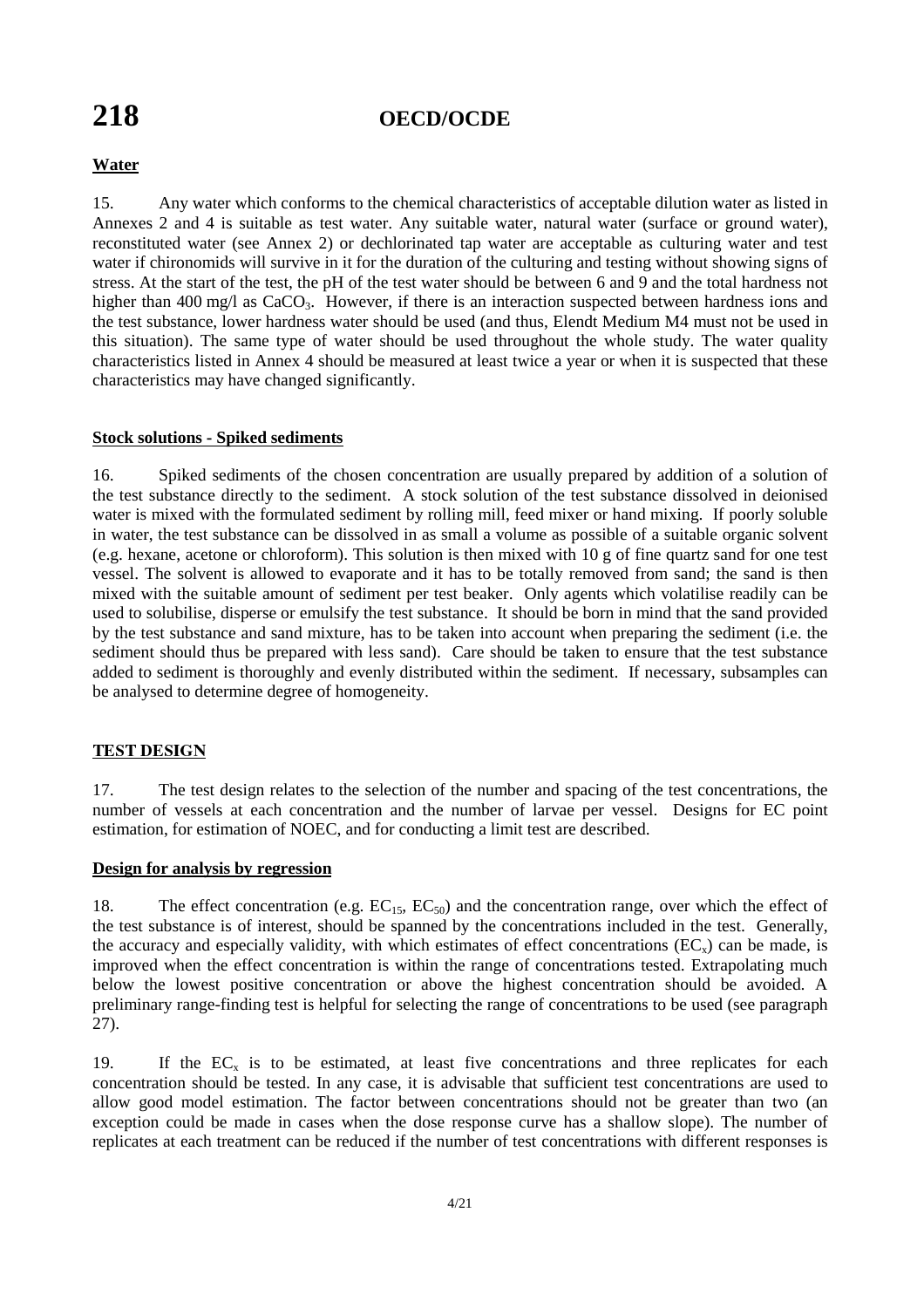increased. Increasing the number of replicates or reducing the size of the test concentration intervals tends to lead to narrower confidence intervals for the test. Additional replicates are required if 10-day larval survival and growth are to be estimated.

#### Design for estimation of a NOEC/LOEC

20. If the LOEC or NOEC are to be estimated, five test concentrations with at least four replicates should be used and the factor between concentrations should not be greater than two. The number of replicates should be sufficient to ensure adequate statistical power to detect a 20 % difference from the control at the 5% level of significance ( $p = 0.05$ ). With the development rate, an Analysis of Variance (ANOVA) is usually appropriate, such as Dunnett-test and Williams-test  $(17)(18)(19)(20)$ . In the emergence ratio the Cochran-Armitage, Fisher's exact (with Bonferroni correction), or Mantel-Haentzal tests may be used.

#### **Limit test**

21. A limit test may be performed (one test concentration and control) if no effects were seen in the preliminary range-finding test. The purpose of the limit test is to perform a test at a concentration sufficiently high to enable decision makers to exclude possible toxic effects of the substance, and the limit is set at a concentration which is not expected to appear in any situation. A concentration of 1000 mg/kg (dry weight) is recommended. Usually, at least six replicates for both the treatment and control are necessary. Adequate statistical power to detect a 20 % difference from the control at the 5 % level of significance ( $p = 0.05$ ) should be demonstrated. With metric response (development rate and weight), the t-test is a suitable statistical method if data meet the requirements of this test (normality, homogeneous variances). The unequal-variance t-test or a non parametric test, such as the Wilcoxon-Mann-Whithey test may be used, if these requirements are not fulfilled. With the emergence ratio, the Fisher exact test is appropriate.

#### <u>PROCEDURE</u>

#### Conditions of exposure

#### **Preparation of spiked sediment - water system**

22. The spiking procedure described in OECD Guideline 207: Earthworm, Acute Toxicity Test is recommended for application of the test substance (14). The spiked sediments are placed in the vessels and overlying water is added to produce a sediment-water volume ratio of 1:4 (see paragraphs 11 and 15). The depth of the sediment layer should be in the range of  $1.5 - 3$  cm. To avoid separation of sediment ingredients and re-suspension of fine material during addition of test water in the water column, the sediment can be covered with a plastic disc while water is poured onto it, and the disc removed immediately afterwards. Other devices may also be appropriate.

23. The test vessels should be covered (e.g. by glass plates). If necessary, during the study the water levels will be topped to the original volume in order to compensate for water evaporation. This should be performed using distilled or deionised water to prevent build-up of salts.

#### Stabilisation

24. Once the spiked sediment with overlying water has been prepared, it is desirable to allow partitioning of the test substance from the aqueous phase to the sediment  $(3)(4)(6)(13)$ . This should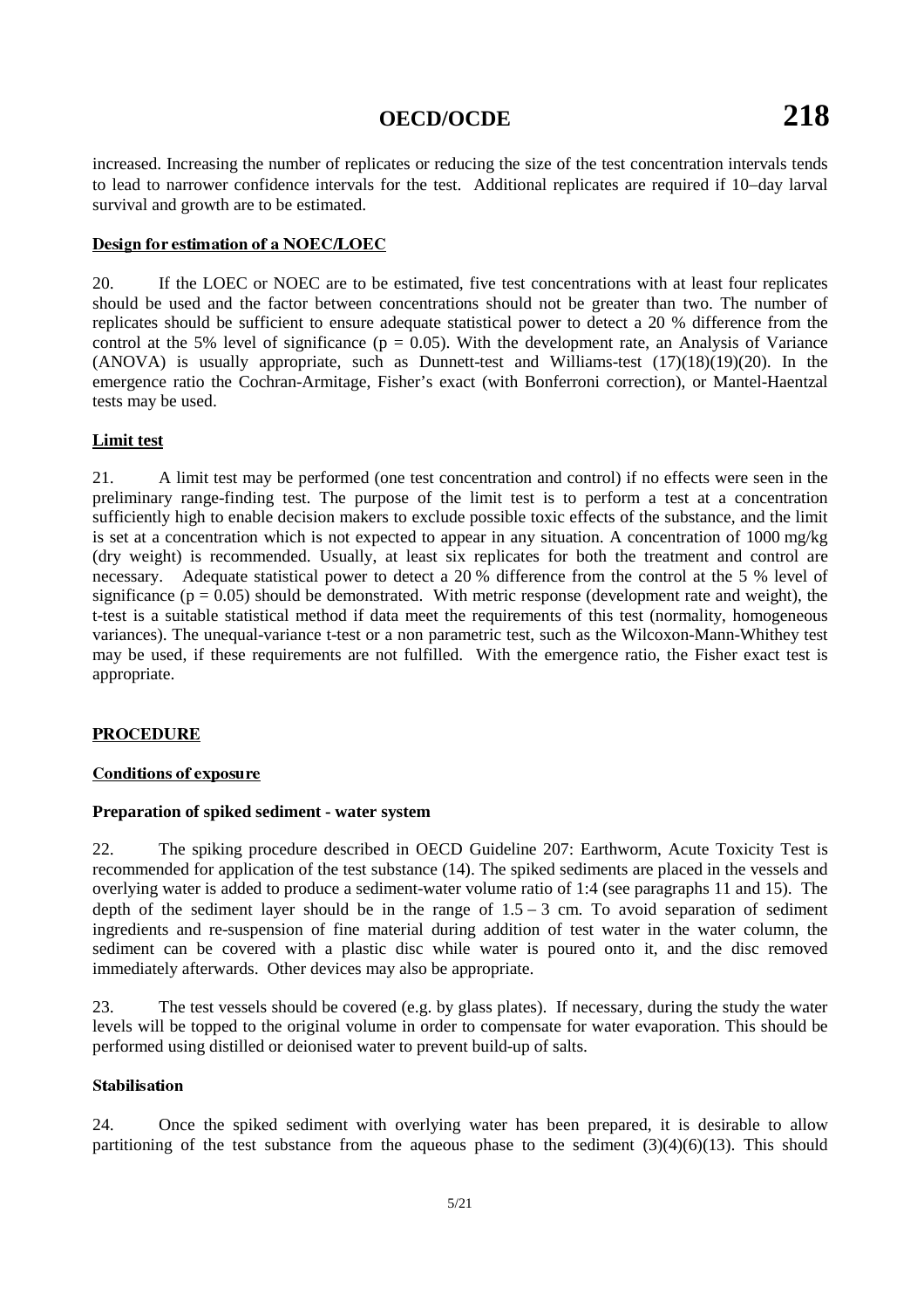preferably be done under the conditions of temperature and aeration used in the test. Appropriate equilibration time is sediment and chemical specific, and can be in the order of hours to days and in rare cases up to several weeks (4-5 weeks). As this would leave time for degradation of many chemicals, equilibrium is not awaited but an equilibration period of 48 hours is recommended. At the end of this further equilibration period, the concentration of the test substance should be measured in the overlying water, the pore water and the sediment, at least at the highest concentration and a lower one (see paragraph 38). These analytical determinations of the test substance allow for calculation of mass balance and expression of results based on measured concentrations.

#### Addition of test organisms

25. Four to five days before adding the test organisms to the test vessels, egg masses should be taken from the cultures and placed in small vessels in culture medium. Aged medium from the stock culture or freshly prepared medium may be used. If the latter is used, a small amount of food, for example green algae and/or a few droplets of filtrate from a finely ground suspension of flaked fish food should be added to the culture medium (see Annex 2). Only freshly laid egg masses should be used. Normally, the larvae begin to hatch a couple of days after the eggs are laid (2 to 3 days for *Chironomus riparius* at 20  $^{\circ}$ C and 1 to 4 days for *Chironomus tentans* at 23 °C and *Chironomus yoshimatui* at 25 °C) and larval growth occurs in four instars, each of 4-8 days duration. First instar larvae (2-3 or 1-4 days post hatching) should be used in the test. The instar of midges can possibly be checked using head capsule width (6).

26. Twenty first instar larvae are allocated randomly to each test vessel containing the spiked sediment and water, using a blunt pipette. Aeration of the water has to be stopped while adding the larvae to test vessels and remain so for another 24 hours after addition of larvae (see paragraphs 25 and 32). According to the test design used (see paragraphs 19 and 20), the number of larvae used per concentration is at least 60 for the EC point estimation and 80 for determination of NOEC.

#### **Test concentrations**

27. A range-finding test may be helpful to determine the range of concentrations for the definitive test. For this purpose a series of widely spaced concentrations of the test substance are used. In order to provide the same density of surface per chironomids, which is to be used for the definitive test, chironomids are exposed to each concentration of the test substance for a period which allows estimation of appropriate test concentrations, and no replicates are required.

28. The test concentrations for the definitive test are decided based on the result of the range-finding test. At least five concentrations should be used and selected as described in paragraphs 18 to 20.

#### Controls

29. Control vessels without any test chemical but including sediment should be included in the test with the appropriate number of replicates (see paragraphs 19-20). If a solvent has been used for application of test substance (see paragraph 16), a sediment solvent control should be added.

#### **Test system**

30. Static systems are used. Semi-static or flow-through systems with intermittent or continuous renewal of overlying water might be used in exceptional cases as for instance if water quality specifications become inappropriate for the test organism or affect chemical equilibrium (e.g. dissolved oxygen levels fall too low, the concentration of excretory products rises too high or minerals leach from sediment and affect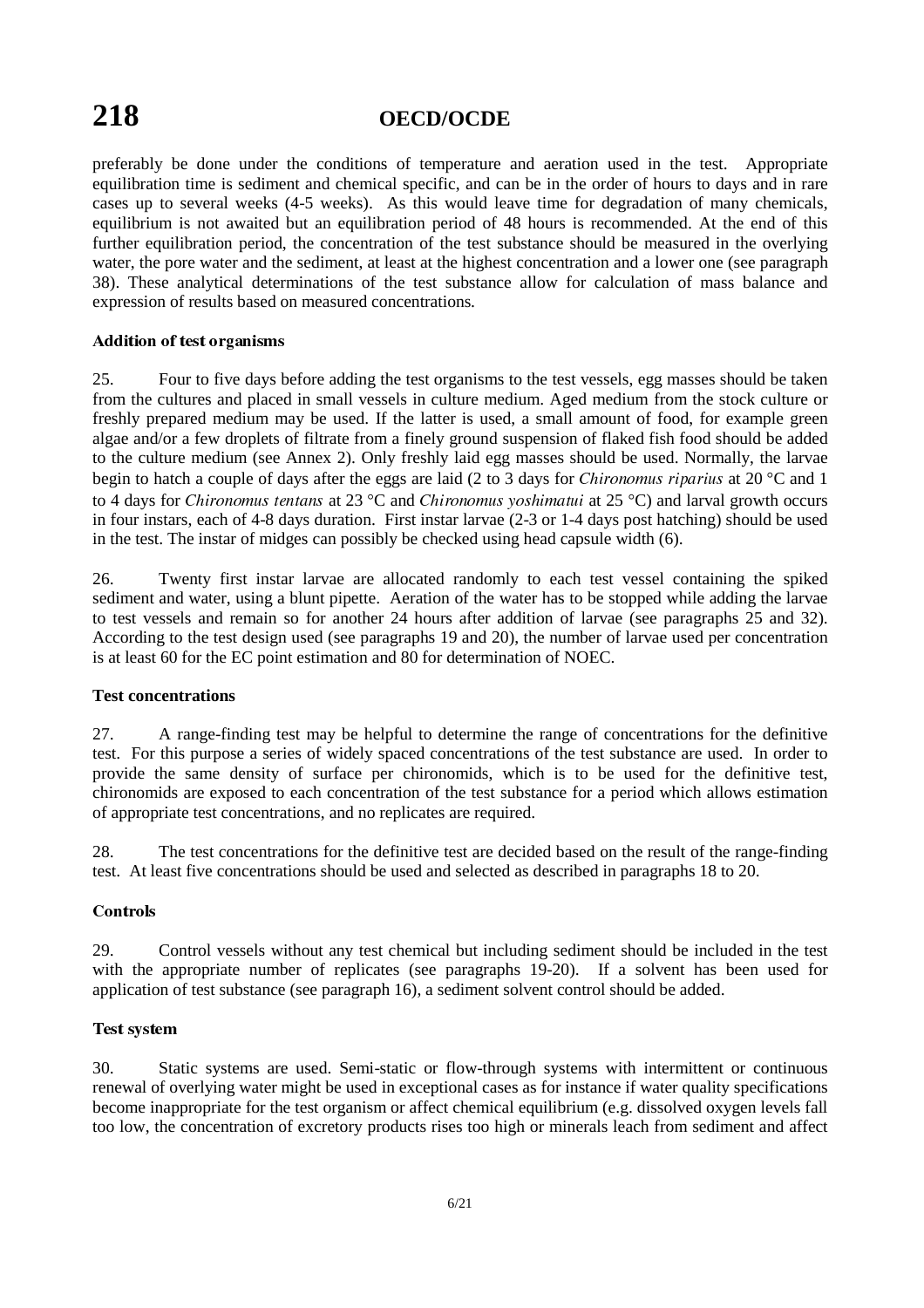pH and/or water hardness). However, other methods for ameliorating the quality of overlying water, such as aeration, will normally suffice and be preferable.

#### Food

31. It is necessary to feed the larvae, preferably daily or at least three times per week. Fish-food (a suspension in water or finely ground food, for example Tetra-Min or Tetra-Phyll; see details in Annex 2) in the amount of  $0.25$ -0.5 mg  $(0.35$ -0.5 mg for C. *yoshimatui*) per larvae per day seems adequate for young larvae for the first 10 days. Slightly more food may be necessary for older larvae: 0.5- 1 mg per larvae per day should be sufficient for the rest of the test. The food ration should be reduced in all treatments and control if fungal growth is seen or if mortality is observed in controls. If fungal development cannot be stopped the test is to be repeated. When testing strongly adsorbing substances (e.g. with log  $K_{ow} > 5$ ), or substances covalently binding to sediment, the amount of food necessary to ensure survival and natural growth of the organisms may be added to the formulated sediment before the stabilisation period. For this, plant material must be used instead of fish food, for example the addition of 0.5% (dry weight) finely ground leaves of stinging nettle (*Urtica dioeca*), mulberry (*Morus alba*), white clover (*Trifolium repens*), spinach (Spinacia oleracea) or of other plant material (Cerophyl or alpha-cellulose) may be used.

#### **Incubation conditions**

32. Gentle aeration of the overlying water in test vessels is supplied preferably 24 hours after addition of the larvae and is pursued throughout the test (care should be taken that dissolved oxygen concentration does not fall below 60 per cent of ASV). Aeration is provided through a glass Pasteur pipette fixed 2-3 cm above the sediment layer (i.e. one or few bubbles/sec). When testing volatile chemicals, consideration may be given not to aerate the sediment-water system.

33. The test is conducted at a constant temperature of  $20^{\circ}$ C ( $\pm$  2°C). For *C. tentans* and *C. yoshimatui* recommended temperatures are 23 °C and 25 °C ( $\pm$  2°C), respectively. A 16 hours photoperiod is used and the light intensity should be 500 to 1000 lux.

#### **Exposure duration**

34. The exposure commences with the addition of larvae to the spiked and control vessels. The maximum exposure duration is 28 days for C. riparius and C. yoshimatsui, and 65 days for C. tentans. If midges emerge earlier, the test can be terminated after a minimum of five days after emergence of the last adult in the control.

#### **Observations**

#### **Emergence**

35. The development time and the total number of fully emerged male and female midges are determined. Males are easily identified by their plumose antennae.

36. The test vessels should be observed at least three times per week to make visual assessment of any abnormal behaviour (for example leaving sediment, unusual swimming), compared with the control. During the period of expected emergence a daily count of emerged midges is necessary. The sex and number of fully emerged midges are recorded daily. After identification the midges are removed from the vessels. Any egg masses deposited prior to the termination of the test should be recorded and then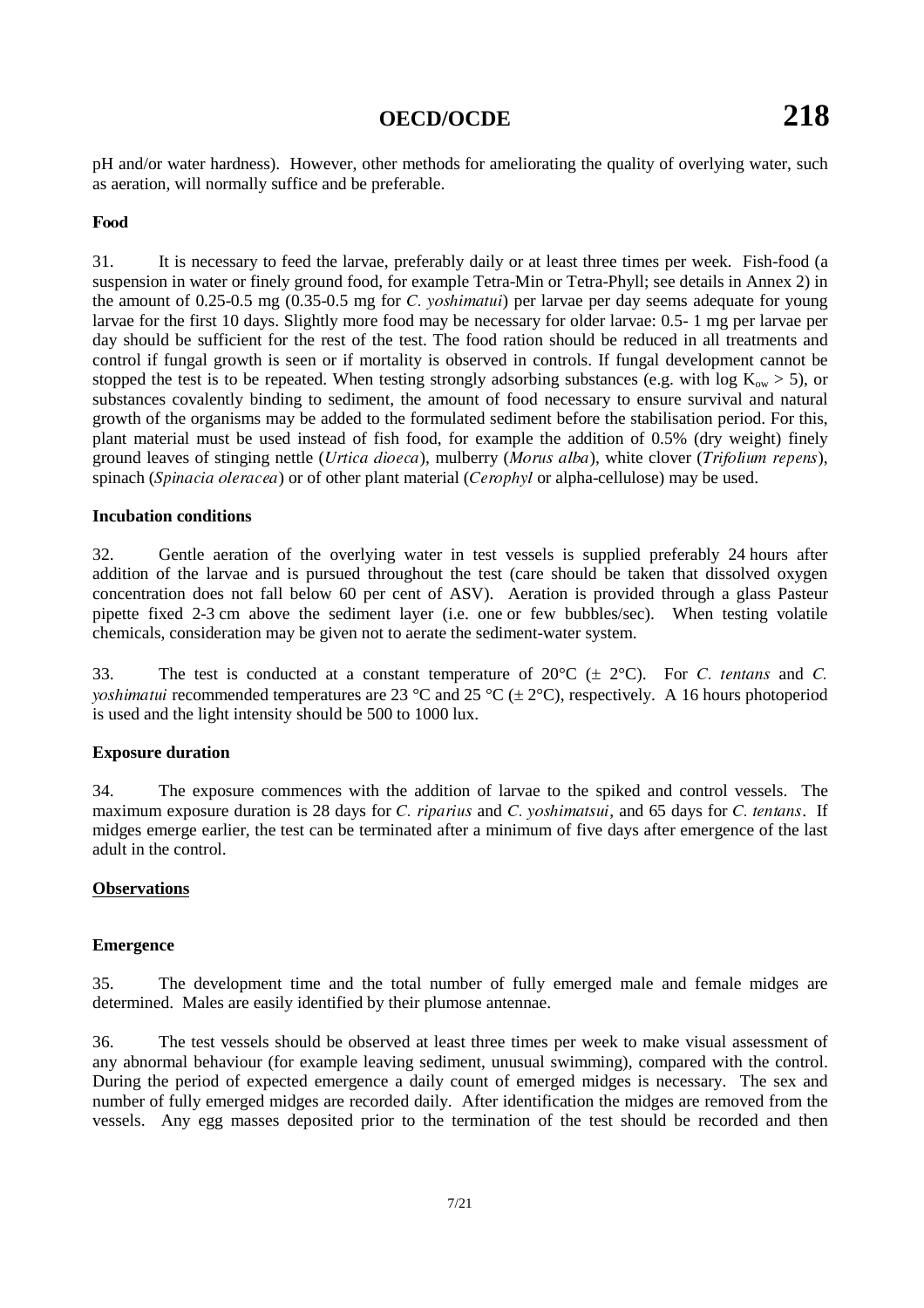removed to prevent re-introduction of larvae into the sediment. The number of visible pupae that have failed to emerge is also recorded. Guidance on measurement of emergence is provided in Annex 5.

#### **Growth and survival**

37. If data on 10-day larval survival and growth are to be provided, additional test vessels should be included at the start, so that they may be used subsequently. The sediment from these additional vessels is sieved using a 250 µm sieve to retain the larvae. Criteria for death are immobility or lack of reaction to a mechanical stimulus. Larvae not recovered should also be counted as dead (larvae which have died at the beginning of the test may have been degraded by microbes). The (ash free) dry weight of the surviving larvae per test vessel is determined and the mean individual dry weight per vessel calculated. It is useful to determine which instar the surviving larvae belong to; for that measurement of the width of the head capsule of each individual can be used.

#### Analytical measurements

#### Concentration of the test substance

38. Prior to test commencement (i.e. addition of larvae), samples of bulk sediment are removed from at least one vessel per treatment for the analytical determination of the test substance concentration in the sediment. It is recommended that, as a minimum, samples of the overlying water, the pore water and the sediment be analysed at the start (see paragraph 24) and at the end of the test, at the highest concentration and a lower one. These determinations of test substance concentration inform about the behaviour/ partitioning of the tested chemical in the water-sediment system.

39. When intermediate measurements are made (for example at day 7) and if the analysis needs large samples which cannot be taken from test vessels without influencing the test system, analytical determinations should be performed on samples from additional test vessels treated in the same way (including the presence of test organisms) but not used for biological observations.

40. Centrifugation at, for example,  $10,000$  g and  $4^{\circ}$ C for 30 min. is the recommended procedure to isolate interstitial water. However, if the test substance is demonstrated not to adsorb to filters, filtration may also be acceptable. In some cases it might not be possible to analyse concentrations in the pore water as the sample size is too small.

#### **Physical-chemical parameters**

41. The pH and temperature of the test vessels should be measured in an appropriate manner (see paragraph 10). Hardness and ammonia should be measured in the controls and one test vessel at the highest concentration at the start and the end of the test.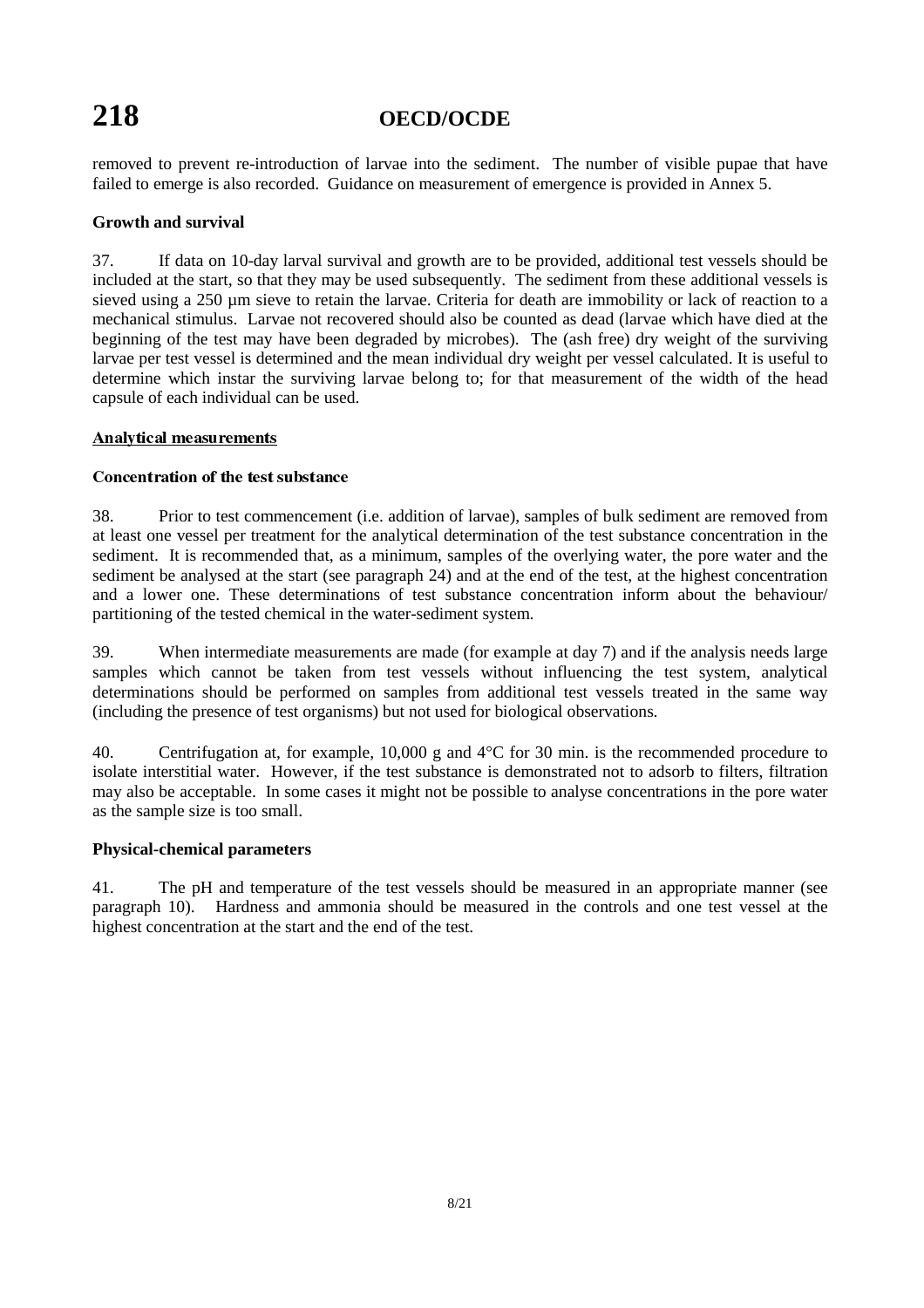#### <u>DATA AND REPORTING</u>

#### **Treatment of results**

42. The purpose of this test is to determine the effect of the test substance on the development rate and the total number of fully emerged male and female midges, or in the case of the 10-day test effects on survival and weight of the larvae. If there are no indications of statistically different sensitivities of sexes, male and female results may be pooled for statistical analyses. The sensitivity differences between sexes can be statistically judged by, for example, a  $\chi^2$ -r  $\times$  2 table test. Larval survival and mean individual dry weight per vessel must be determined after 10 days where required.

43. Effect concentrations expressed and based on dry weight, are calculated preferably based on measured sediment concentrations at the beginning of the test (see paragraph 38).

44. To compute a point estimate for the  $EC_{50}$  or any other  $EC_{x}$ , the per-vessel statistics may be used as true replicates. In calculating a confidence interval for any  $EC<sub>x</sub>$  the variability among vessels should be taken into account, or it should be shown that this variability is so small that it can be ignored. When the model is fitted by Least Squares, a transformation should be applied to the per-vessel statistics in order to improve the homogeneity of variance. However,  $EC<sub>x</sub>$  values should be calculated after the response is transformed back to the original value.

45. When the statistical analysis aims at determining the NOEC/LOEC by hypothesis testing, the variability among vessels needs to be taken into account, for example by a nested ANOVA. Alternatively, more robust tests (21) can be appropriate in situations where there are violations of the usual ANOVA assumptions.

#### **Emergence ratio**

46. Emergence ratios are quantal data, and can be analyzed by the Cochran-Armitage test applied in step-down manner where a monotonic dose-response is expected and these data are consistent with this expectation. If not, a Fisher's exact or Mantel-Haentzal test with Bonferroni-Holm adjusted p-values can be used. If there is evidence of greater variability between replicates within the same concentration than a binomial distribution would indicate (often referenced as "extra-binomial" variation), then a robust Cochran-Armitage or Fisher exact test such as proposed in (21), should be used.

The sum of midges emerged per vessel, n<sub>e</sub>, is determined and divided by the number of larvae introduced, na:

$$
ER = \frac{n_e}{n_a}
$$

where:

 $ER =$  emergence ratio  $n_{\scriptscriptstyle e}$  = number of midges emerged per vessel  $n_a$  = number of larvae introduced per vessel

47. An alternative that is most appropriate for large sample sizes, when there is extra binomial variance, is to treat the emergence ratio as a continuous response and use procedures such as William's test when a monotonic dose-response is expected and is consistent with these ER data. Dunnett's test would be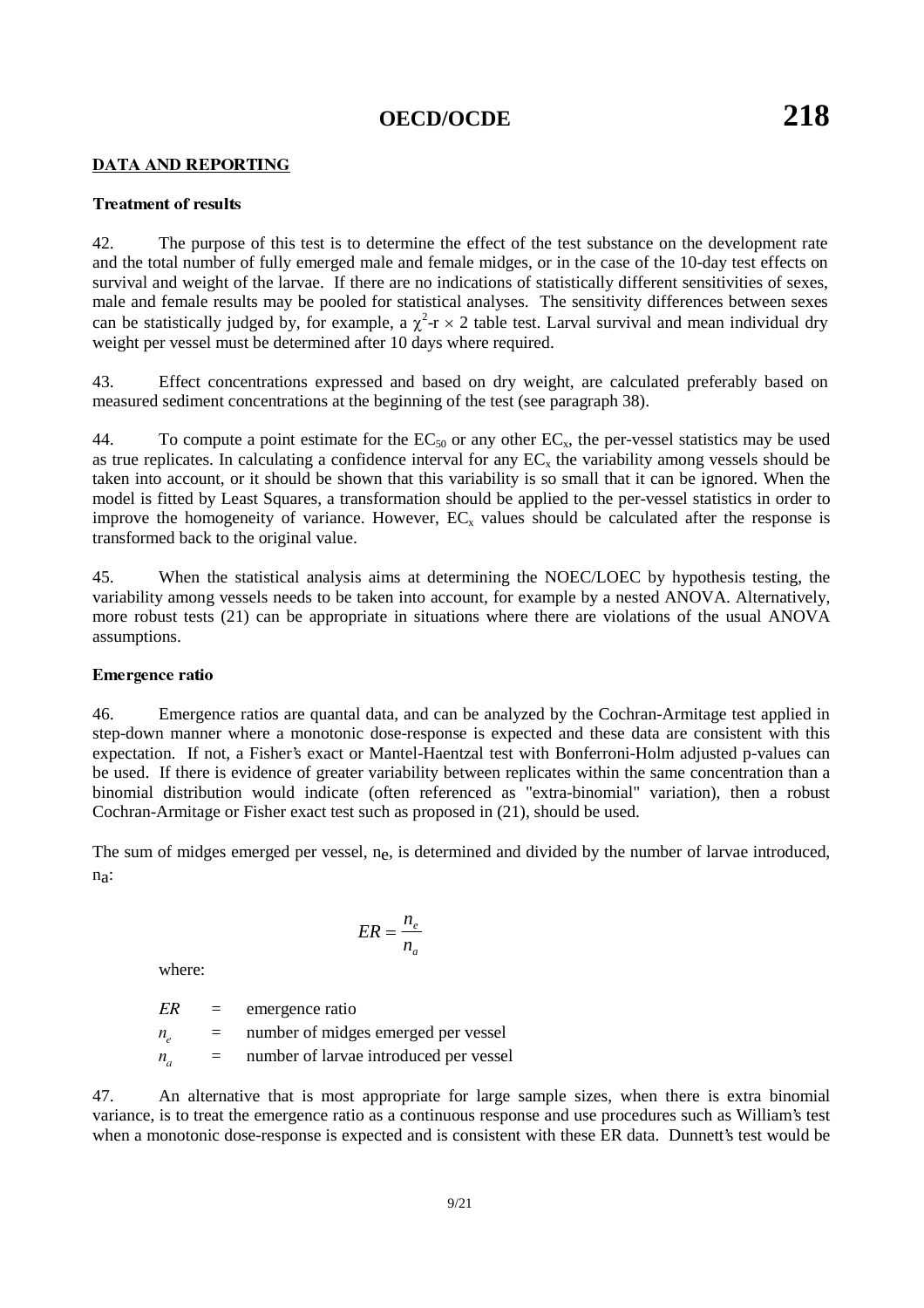appropriate where monotonicity does not hold. A large sample size is defined here as the number emerged and the number not emerging both exceeding five, on a per replicate (vessel) basis.

48. To apply ANOVA methods, values of ER should first be transformed by the arcsin-sqrttransformation or Tukey-Freeman transformation to obtain an approximate normal distribution and to equalise variances. The Cochran-Armitage, Fisher's exact (Bonferroni), or Mantel-Haentzal tests can be applied when using the absolute frequencies. The arcsin-sqrt transformation is applied by taking the inverse sine  $(sine^{-1})$  of the square root of ER.

49. For emergence ratios,  $EC_x$ -values are calculated using regression analysis (or e.g. probit (22), logit, Weibull, appropriate commercial software etc.). If regression analysis fails (e.g. when there are less than two partial responses), other non-parametric methods such as moving average or simple interpolation are used.

#### **Development rate**

50. The mean development time represents the mean time span between the introduction of larvae (day 0 of the test) and the emergence of the experimental cohort of midges. (For the calculation of the true development time, the age of larvae at the time of introduction should be considered). The development rate is the reciprocal of the development time (unit: 1/day) and represents that portion of larval development which takes place per day. The development rate is preferred for the evaluation of these sediment toxicity studies as its variance is lower, and it is more homogeneous and closer to normal distribution as compared to development time. Hence, powerful parametric test procedures may be used with development rate rather than with development time. For development rate as a continuous response,  $EC<sub>x</sub>$ -values can be estimated by using regression analysis (e.g. (23), (24)).

51. For the following statistical tests, the number of midges observed on inspection day x are assumed to be emerged at the mean of the time interval between day x and day  $x-1$  (l = length of the inspection interval, usually 1 day). The mean development rate per vessel  $(x)$  is calculated according to:

$$
\overline{x} = \sum_{i=1}^{m} \frac{f_i x_i}{n_e}
$$

where:

 $x :$  mean development rate per vessel

- i : index of inspection interval
- $m$ : maximum number of inspection intervals
- $f_i$ : number of midges emerged in the inspection interval i

 $n_e$ : total number of midges emerged at the end of experiment (=  $\sum f_i$ )

*xi* : development rate of the midges emerged in interval i

$$
x_i = \frac{1}{\sqrt{\left(\text{day}_i - \frac{l_i}{2}\right)}}
$$

where:

dayi: inspection day (days since application)

 $l_i$ : length of inspection interval i (days, usually 1 day)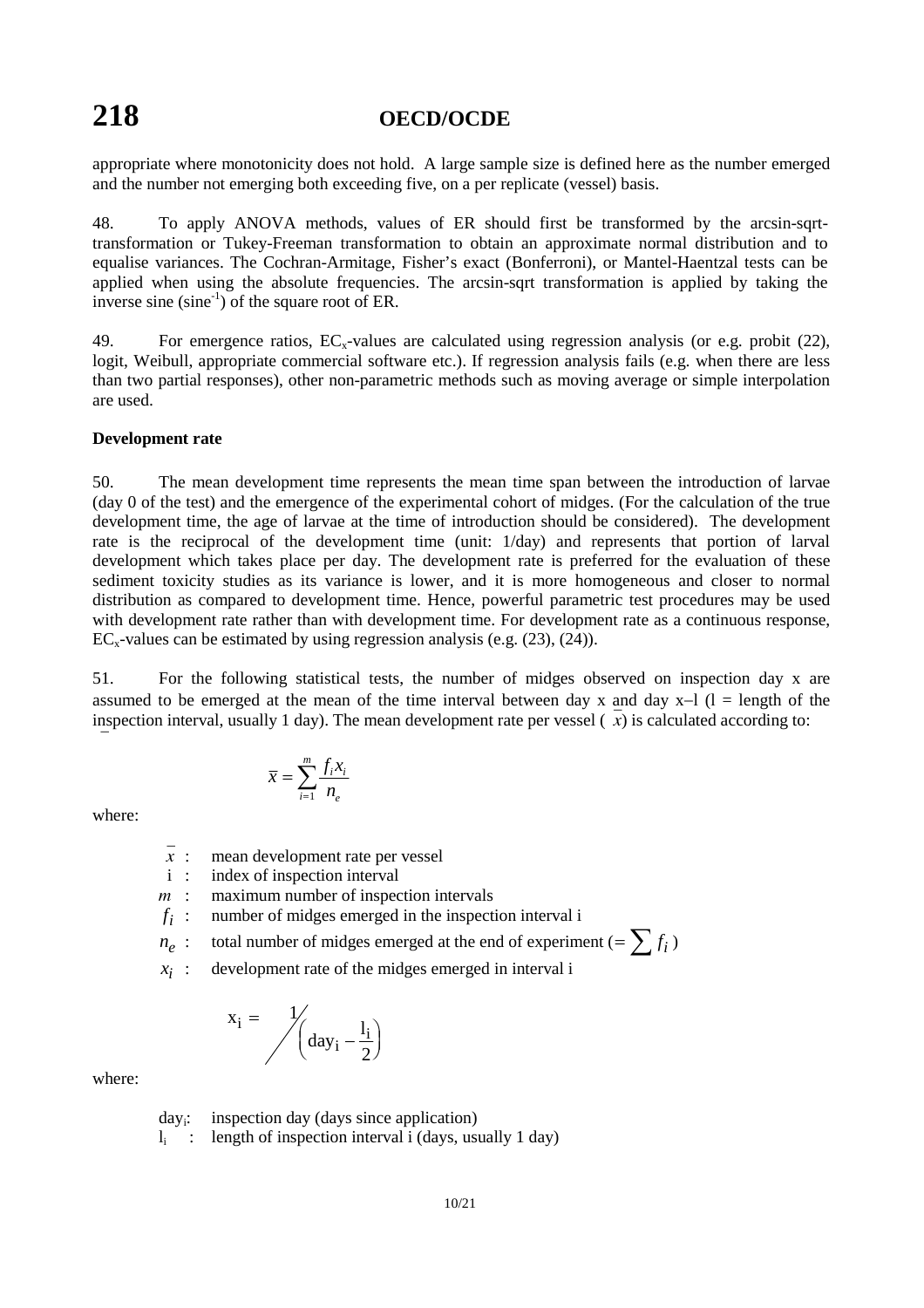#### <u>Test report</u>

52. The test report must at least provide the following information:

Test substance:

- physical nature and, where relevant, physical-chemical properties (water solubility, vapour pressure, partition coefficient in soil (or in sediment if available), stability in water, etc.);
- chemical identification data (common name, chemical name, structural formula, CAS number, etc.) including purity and analytical method for quantification of test substance.

#### Test species:

- test animals used: species, scientific name, source of organisms and breeding conditions;
- information on handling of egg masses and larvae;
- age of test animals when inserted into test vessels.

#### Test conditions:

- sediment used, i.e. natural or formulated sediment:
- for natural sediment, location and description of sediment sampling site, including, if possible, contamination history; characteristics: pH, organic carbon content, C/N ratio and granulometry (if appropriate).
- preparation of the formulated sediment: ingredients and characteristics (organic carbon content, pH, moisture, etc. at the start of the test);
- preparation of the test water (if reconstituted water is used) and characteristics (oxygen concentration, pH, conductivity, hardness, etc. at the start of the test);
- depth of sediment and overlying water;
- volume of overlying and pore water; weight of wet sediment with and without pore water;
- test vessels (material and size);
- method of spiking sediment: test concentrations used, number of replicates and use of solvent if any;
- stabilisation equilibrium phase of the spiked sediment-water system: duration and conditions;
- incubation conditions: temperature, light cycle and intensity, aeration (frequency and intensity);
- detailed information on feeding including type of food, preparation, amount and feeding regime.

#### Results:

- the nominal test concentrations, the measured test concentrations and the results of all analyses to determine the concentration of the test substance in the test vessel;
- water quality within the test vessels, i.e. pH, temperature, dissolved oxygen, hardness and ammonia;
- replacement of evaporated test water, if any;
- number of emerged male and female midges per vessel and per day;
- number of larvae which failed to emerge as midges per vessel;
- mean individual dry weight of larvae per vessel, and per instar, if appropriate;
	- percent emergence per replicate and test concentration (male and female midges pooled);
- mean development rate of fully emerged midges per replicate and treatment rate (male and female midges pooled);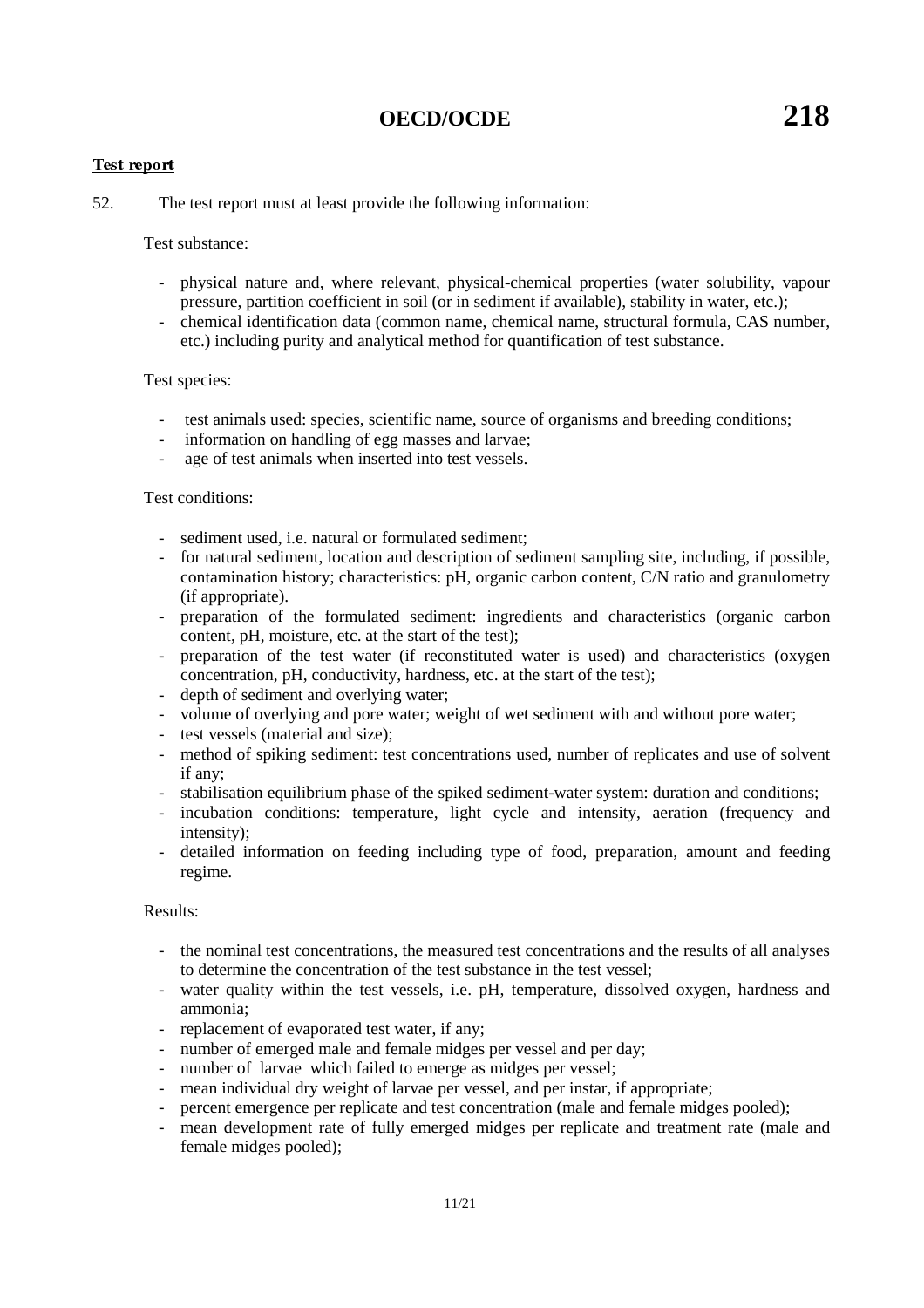- estimates of toxic endpoints, for example ECx (and associated confidence intervals), NOEC and/or LOEC, and the statistical methods used for their determination;
- discussion of the results, including any influence on the outcome of the test resulting from deviations from this Guideline.

#### <u>LITERATURE</u>

- (1) BBA (1995). Long-term toxicity test with *Chironomus riparius*: Development and validation of a new test system. Edited by M. Streloke and H.Köpp. Berlin 1995.
- (2) R. Fleming et al. (1994). Sediment Toxicity Tests for Poorly Water-Soluble Substances. Final Report to them European Commission. Report No: EC 3738. August 1994. WRc, UK.
- (3) SETAC (1993). Guidance Document on Sediment toxicity Tests and Bioassays for Freshwater and Marine Environments. From the WOSTA Workshop held in the Netherlands.
- (4) ASTM International/E1706-00 (2002). Test Method for Measuring the Toxicity of Sediment-Associated Contaminants with Freshwater Invertebrates. pp 1125-1241. In ASTM International 2002 Annual Book of Standards. Volume 11.05. Biological Effects and Environmental Fate;Biotechnology; Pesticides. ASTM. International, West Conshohocken, PA.
- (5) Environment Canada (1997). Test for Growth and Survival in Sediment using Larvae of Freshwater Midges (Chironomus tentans or Chironomus riparius). Biological Test Method. Report SPE 1/RM/32. December 1997.
- (6) US-EPA (2000). Methods for Measuring the Toxicity and Bioaccumulation of Sedimentassociated Contaminants with Freshwater Invertebrates. Second edition. EPA 600/R-99/064. March 2000. Revision to the first edition dated June 1994.
- (7) US-EPA/OPPTS 850.1735. (1996): Whole Sediment Acute Toxicity Invertebrates.
- (8) US-EPA/OPPTS 850.1790. (1996): Chironomid Sediment toxicity Test.
- (9) Milani, D., K.E. Day, D.J. McLeay, and R.S. Kirby. (1996). Recent intra- and inter-laboratory studies related to the development and standardisation of Environment Canada's biological test methods for measuring sediment toxicity using freshwater amphipods (Hyalella azteca) and midge larvae (Chironomus riparius). Technical Report. Environment Canada. National Water Research Institute. Burlington, Ontario, Canada.
- (10) Sugaya, Y. (1997). Intra-specific variations of the susceptibility of insecticides in Chironomus yoshimatsui. Jp. J. Sanit. Zool. 48 (4): 345-350.
- (11) Kawai, K. (1986). Fundamental studies on Chironomid allergy. I. Culture methods of some Japanese Chironomids (Chironomidae, Diptera). Jp. J. Sanit. Zool. 37(1):47-57.
- (12) OECD (2000). Guidance Document on Aquatic Toxicity Testing of Difficult Substances and Mixtures. OECD Environment, Health and Safety Publications, Series on Testing and Assessment No. 23.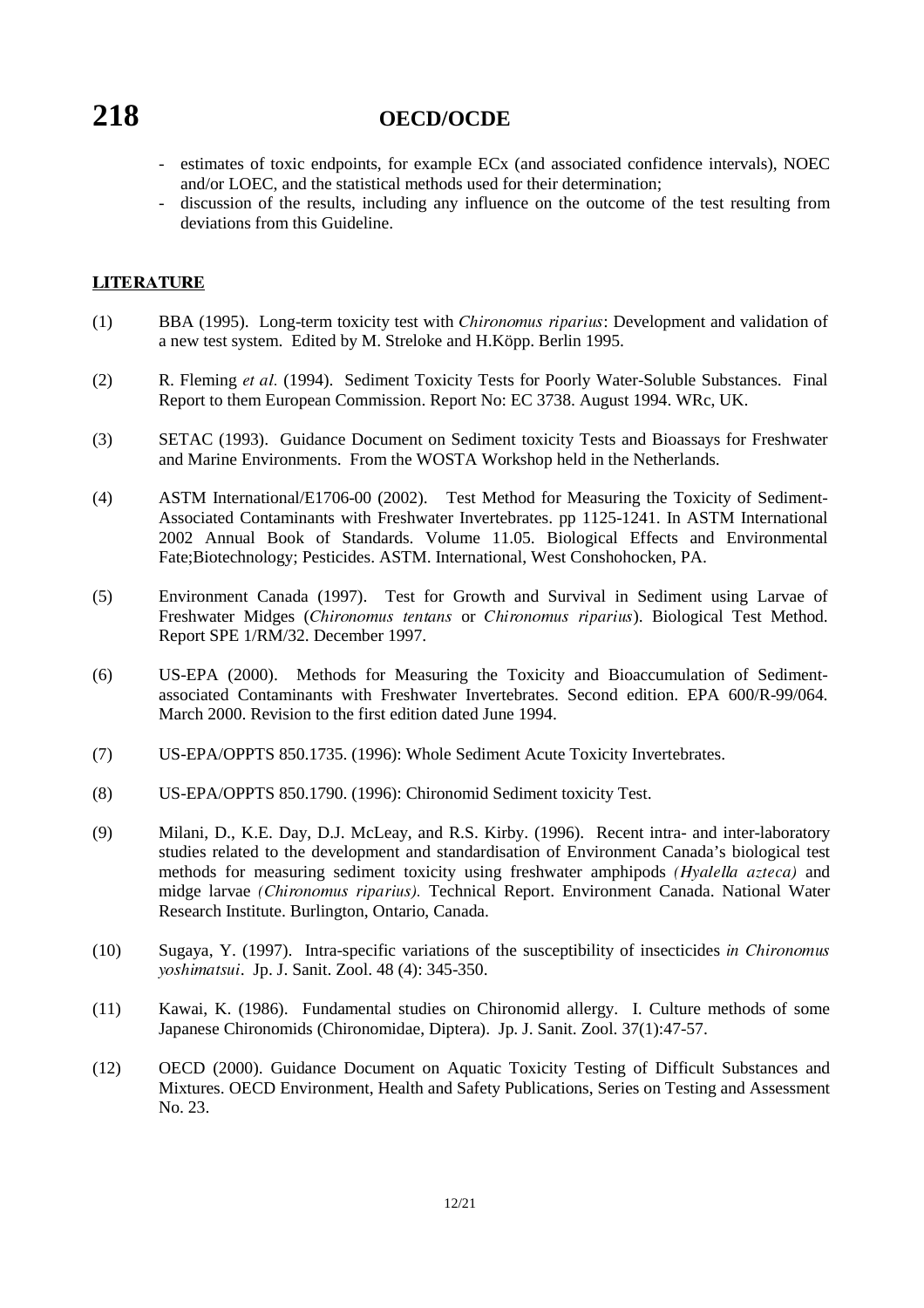- (13) Environment Canada. (1995). Guidance Document on Measurement of Toxicity Test Precision Using Control Sediments Spiked with a Reference Toxicant. Report EPS 1/RM/30. September 1995.
- (14) OECD Test Guideline 207. (1984). Earthworm, Acute Toxicity Test.
- (15) Suedel, B.C. and J.H. Rodgers. (1994). Development of formulated reference sediments for freshwater and estuarine sediment testing. Environ. Toxicol. Chem. 13:1163-1175.
- (16) Naylor, C. and C. Rodrigues. (1995). Development of a test method for Chironomus riparius using a formulated sediment. Chemosphere 31:3291-3303.
- (17) Dunnett, C.W. (1964). A multiple comparisons procedure for comparing several treatments with a control. J. Amer. Statis. Assoc., 50: 1096-1121.
- (18) Dunnett, C. W. (1964). New tables for multiple comparisons with a control. Biometrics, 20: 482-491.
- (19) Williams, D. A. (1971). A test for differences between treatment means when several dose levels are compared with a zero dose control. Biometrics, 27: 103-117.
- (20) Williams, D.A. (1972). The comparison of several dose levels with a zero dose control. Biometrics, 28: 510-531.
- (21) Rao, J.N.K. and A.J. Scott. (1992). A simple method for the analysis of clustered binary data. Biometrics 48:577-585.
- (22) Christensen, E.R. 1984. Dose-response functions in aquatic toxicity testing and the Weibull model. Water Research 18, 213-221.
- (23) Bruce and Versteeg 1992, A statistical procedure for modelling continuous toxicity data. Environmental Toxicology and Chemistry 11:1485-1494.
- (24) Slob, W. 2002. Dose-response modelling of continuous endpoints. Toxicol. Sci., 66, 298-312.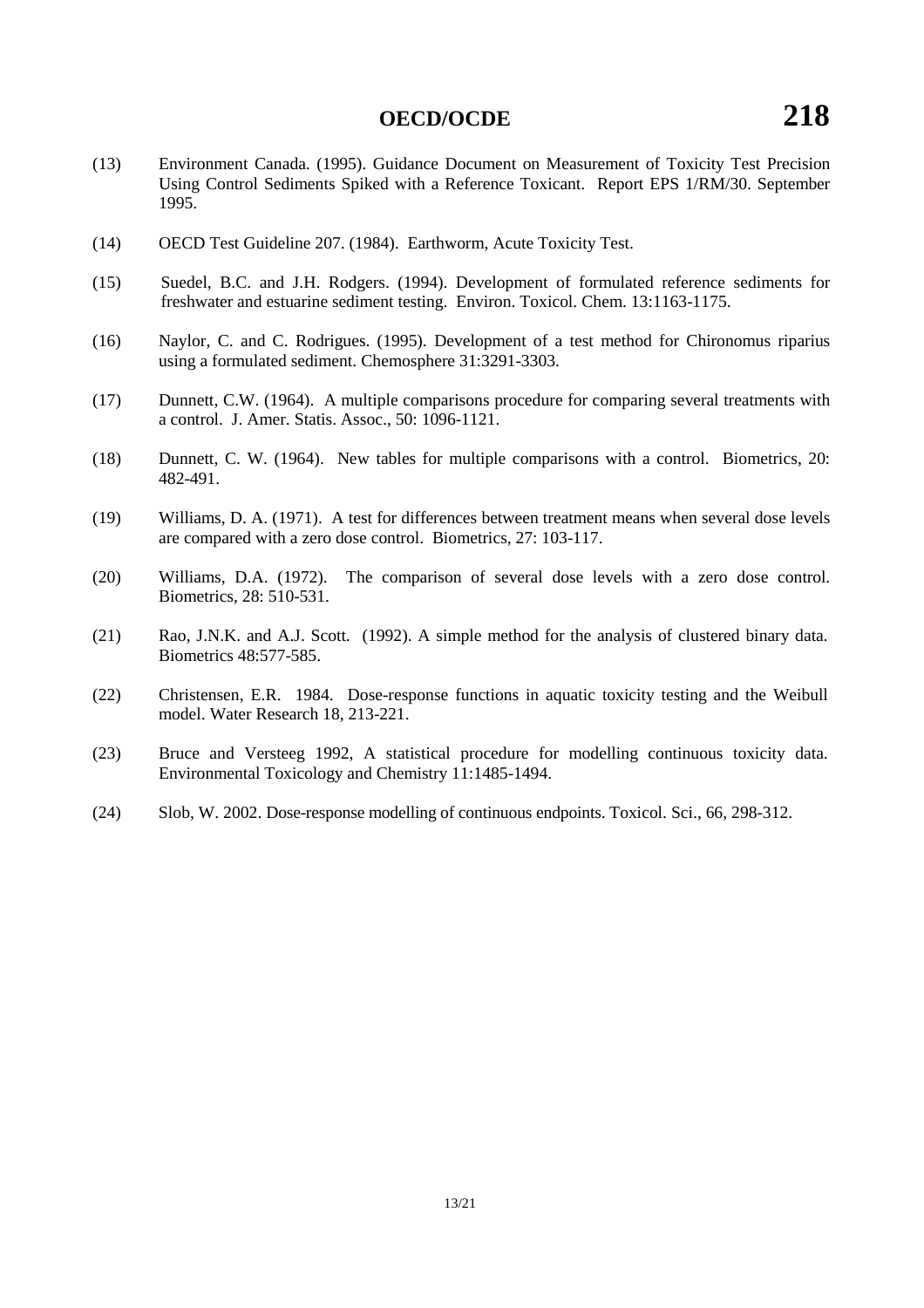### <u>ANNEX 1</u>

#### <u>DEFINITIONS</u>

For the purpose of this guideline the following definitions are used:

Formulated sediment or reconstituted, artificial or synthetic sediment, is a mixture of materials used to mimic the physical components of a natural sediment.

Overlying water is the water placed over sediment in the test vessel.

Interstitial water or pore water is the water occupying space between sediment and soil particles.

Spiked sediment is sediment to which test substance has been added.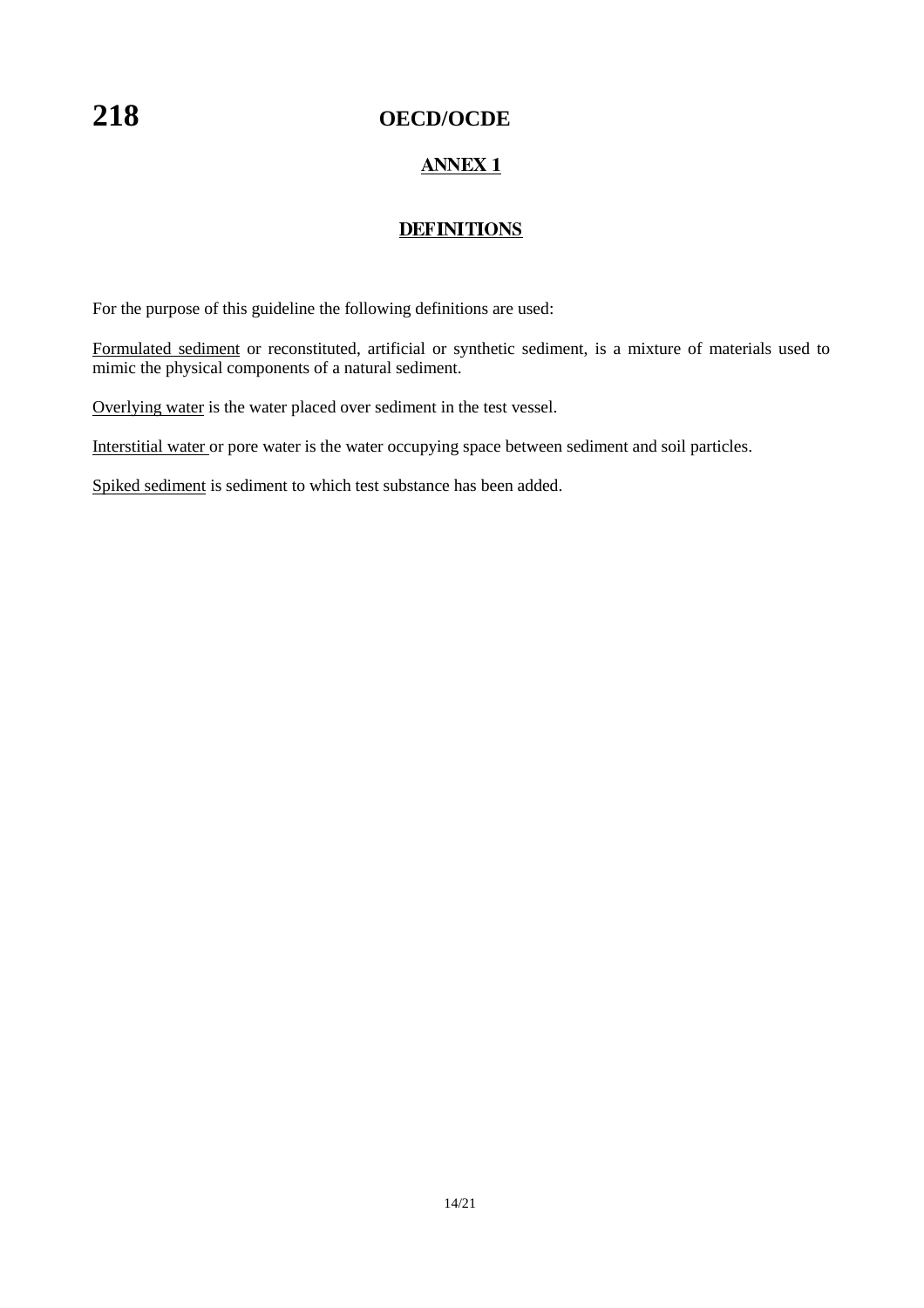### <u>ANNEX 2</u>

### RECOMMENDATIONS FOR CULTURE OF CHIRONOMUS RIPARIUS

1. Chironomus larvae may be reared in crystallising dishes or larger containers. Fine quartz sand is spread in a thin layer of about 5 to 10 mm deep over the bottom of the container. Kieselgur (e.g. Merck, Art 8117) has also been shown to be a suitable substrate (a thinner layer of up to a very few mm is sufficient). Suitable water is then added to a depth of several cm. Water levels should be topped up as necessary to replace evaporative loss, and prevent desiccation. Water can be replaced if necessary. Gentle aeration should be provided. The larval rearing vessels should be held in a suitable cage which will prevent escape of the emerging adults. The cage should be sufficiently large to allow swarming of emerged adults, otherwise copulation may not occur (minimum is ca. 30 x 30 x 30 cm).

2. Cages should be held at room temperature or in a constant environment room at  $20 + 2$  °C with a photo period of 16 hour light (intensity ca. 1000 lux), 8 hours dark. It has been reported that air humidity of less than 60 % RH can impede reproduction.

#### **Dilution water**

3. Any suitable natural or synthetic water may be used. Well water, dechlorinated tap water and artificial media (e.g. Elendt "M4" or "M7" medium, see below) are commonly used. The water has to be aerated before use. If necessary, the culture water may be renewed by pouring or siphoning the used water from culture vessels carefully without destroying the tubes of larvae.

#### **Feeding larvae**

4. Chironomus larvae should be fed with a fish flake food (Tetra Min<sup>®</sup>, Tetra Phyll<sup>®</sup> or other similar brand of proprietary fish food), at approximately 250 mg per vessel per day. This can be given as a dry ground powder or as a suspension in water: 1.0 g of flake food is added to 20 ml of dilution water and blended to give a homogenous mix. This preparation may be fed at a rate of about 5 ml per vessel per day. (shake before use.) Older larvae may receive more.

5. Feeding is adjusted according to the water quality. If the culture medium becomes 'cloudy', the feeding should be reduced. Food additions must be carefully monitored. Too little food will cause emigration of the larvae towards the water column, and too much food will cause increased microbial activity and reduced oxygen concentrations. Both conditions can result in reduced growth rates.

6. Some green algae (e.g. Scenedesmus subspicatus, Chlorella vulgaris) cells may also be added when new culture vessels are set up.

#### **Feeding emerged adults**

7. Some experimenters have suggested that a cotton wool pad soaked in a saturated sucrose solution may serve as a food for emerged adults.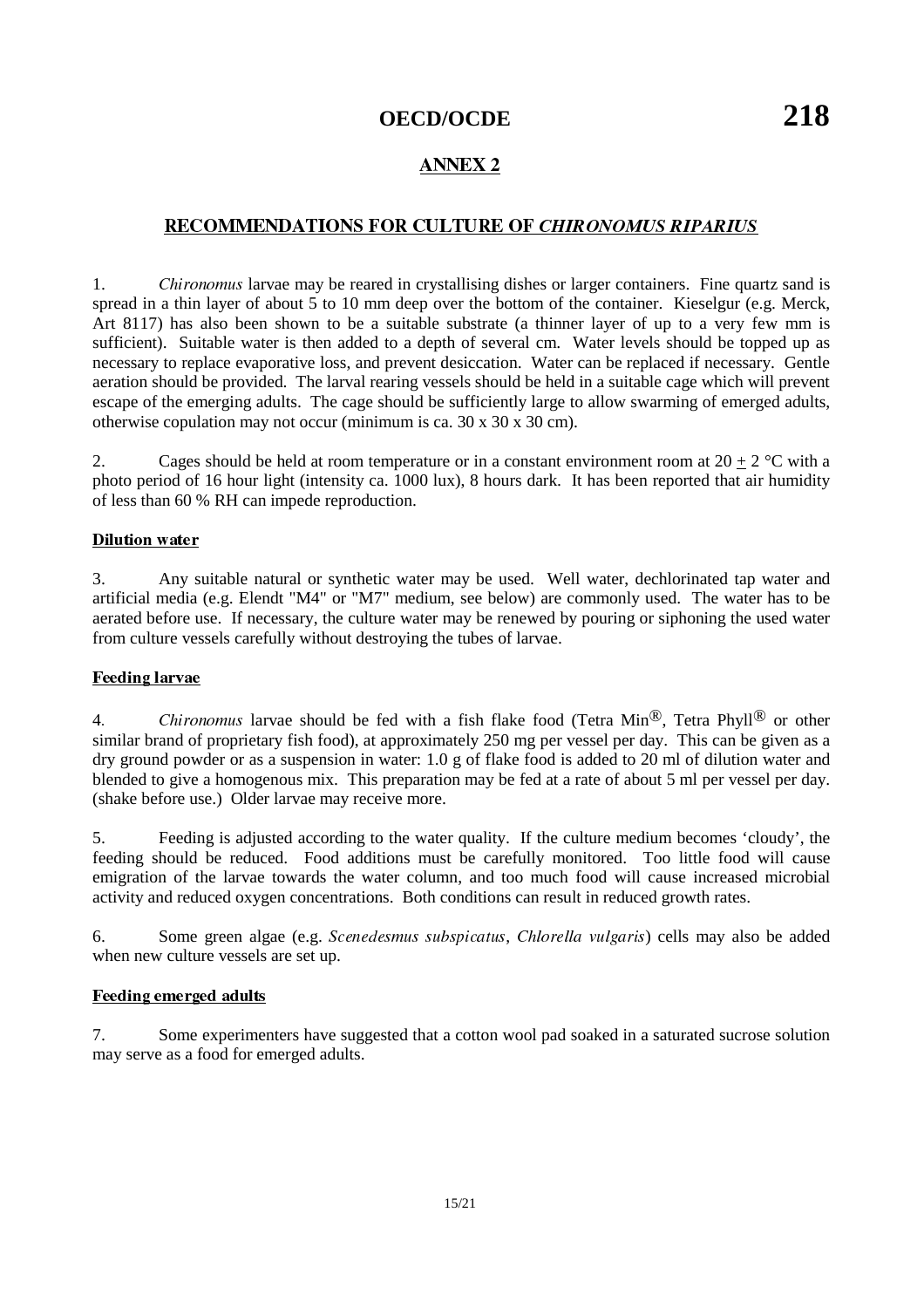#### **Emergence**

8. At  $20 + 2$  °C adults will begin to emerge from the larval rearing vessels after approximately 13 -15 days. Males are easily distinguished by having plumose antennae.

#### **Egg masses**

9. Once adults are present within the breeding cage, all larval rearing vessels should be checked three times weekly for deposition of the gelatinous egg masses. If present, the egg masses should be carefully removed. They should be transferred to a small dish containing a sample of the breeding water. Egg masses are used to start a new culture vessel (e.g.  $2 - 4$  egg masses / vessel) or are used for toxicity tests.

10. First instar larvae should hatch after 2 - 3 days.

#### Set-up of new culture vessels

11. Once cultures are established it should be possible to set up a fresh larval culture vessel weekly or less frequently depending on testing requirements, removing the older vessels after adult midges have emerged. Using this system a regular supply of adults will be produced with a minimum of management.

#### <u>Preparation of test solutions "M4" and "M7"</u>

12. Elendt (1990) has described the "M4" medium. The "M7" medium is prepared as the "M4" medium except for the substances indicated in Table 1, for which concentrations are four times lower in "M7" than in "M4". A publication on the "M7" medium is in preparation (Elendt, personal communication). The test solution should not be prepared according to Elendt and Bias (1990) for the concentrations of NaSiO<sub>3</sub> 5 H<sub>2</sub>O, NaNO<sub>3</sub>, KH<sub>2</sub>PO<sub>4</sub> and K<sub>2</sub>HPO<sub>4</sub> given for the preparation of the stock solutions are not adequate.

#### **Preparation of the "M7"-medium**

13. Each stock solution (I) is prepared individually and a combined stock solution (II) is prepared from these stock solutions (I) (see Table 1). Fifty ml from the combined stock Solution (II) and the amounts of each macro nutrient stock solution which are given in Table 2 are made up to 1 litre of deionised water to prepare the "M7" medium. A vitamin stock solution is prepared by adding three vitamins to deionised water as indicated in Table 3, and 0.1 ml of the combined vitamin stock solution are added to the final "M7" medium shortly before use. (The vitamin stock solution is stored frozen in small aliquots). The medium is aerated and stabilised.

#### Reference

BBA (1995). Long-term toxicity test with *Chironomus riparius*: Development and validation of a new test system. Edited by M. Streloke and H.Köpp. Berlin 1995.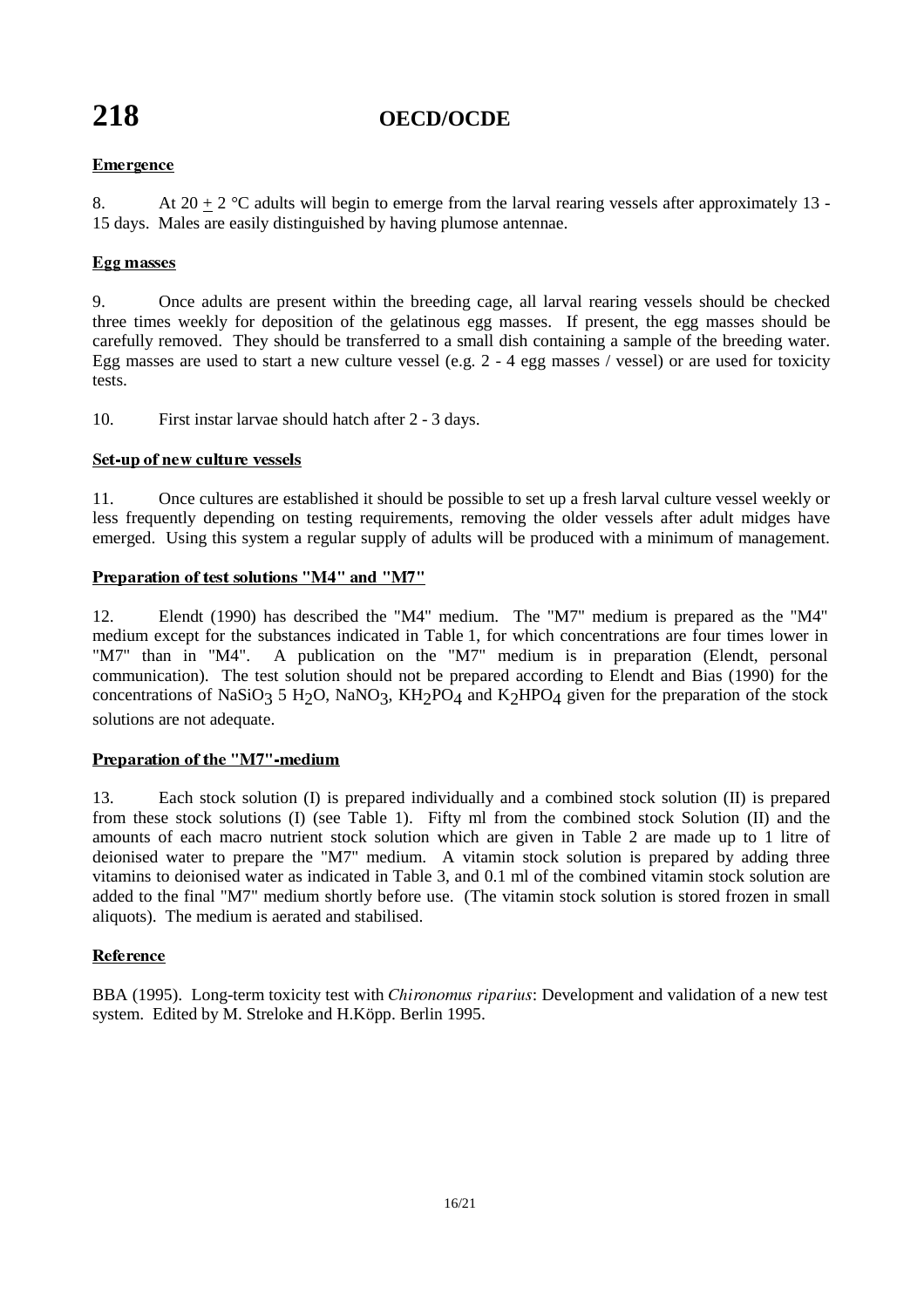#### Table 1: Stock solutions of trace elements for medium M4 and M7

| Stock solutions (I)                                      | Amount (mg) made<br>1 litre<br>of<br>to<br>up<br>deionised water | To prepare the combined stock<br>solution (II): mix the following<br>amounts (ml) of stock solutions<br>(I) and make up to 1 litre of<br>deionised water |      | Final concentrations<br>in test solutions $(mg/l)$ |         |
|----------------------------------------------------------|------------------------------------------------------------------|----------------------------------------------------------------------------------------------------------------------------------------------------------|------|----------------------------------------------------|---------|
|                                                          |                                                                  | M4                                                                                                                                                       | M7   | M4                                                 | M7      |
| $H_3BO_3^{(1)}$                                          | 57190                                                            | 1.0                                                                                                                                                      | 0.25 | 2.86                                               | 0.715   |
| $MnCl2 • 4 H2O(1)$                                       | 7210                                                             | 1.0                                                                                                                                                      | 0.25 | 0.361                                              | 0.090   |
| LiCl $^{(1)}$                                            | 6120                                                             | 1.0                                                                                                                                                      | 0.25 | 0.306                                              | 0.077   |
| RbCl <sup>(1)</sup>                                      | 1420                                                             | 1.0                                                                                                                                                      | 0.25 | 0.071                                              | 0.018   |
| $SrCl2 • 6 H2O(1)$                                       | 3040                                                             | 1.0                                                                                                                                                      | 0.25 | 0.152                                              | 0.038   |
| NaBr $^{(1)}$                                            | 320                                                              | 1.0                                                                                                                                                      | 0.25 | 0.016                                              | 0.004   |
| $Na2MoO4 • 2 H2O(1)$                                     | 1260                                                             | 1.0                                                                                                                                                      | 0.25 | 0.063                                              | 0.016   |
| $CuCl2 • 2 H2O(1)$                                       | 335                                                              | 1.0                                                                                                                                                      | 0.25 | 0.017                                              | 0.004   |
| ZnCl <sub>2</sub>                                        | 260                                                              | 1.0                                                                                                                                                      | 1.0  | 0.013                                              | 0.013   |
| CoCl <sub>2</sub> • 6 H <sub>2</sub> O                   | 200                                                              | 1.0                                                                                                                                                      | 1.0  | 0.010                                              | 0.010   |
| KI                                                       | 65                                                               | 1.0                                                                                                                                                      | 1.0  | 0.0033                                             | 0.0033  |
| Na <sub>2</sub> SeO <sub>3</sub>                         | 43.8                                                             | 1.0                                                                                                                                                      | 1.0  | 0.0022                                             | 0.0022  |
| NH <sub>4</sub> VO <sub>3</sub>                          | 11.5                                                             | 1.0                                                                                                                                                      | 1.0  | 0.00058                                            | 0.00058 |
| Na <sub>2</sub> EDTA • 2 $H_2O^{\overline{(1)(2)}}$      | 5000                                                             | 20.0                                                                                                                                                     | 5.0  | 2.5                                                | 0.625   |
| FeSO <sub>4</sub> • 7 H <sub>2</sub> O <sup>(1)(2)</sup> | 1991                                                             | 20.0                                                                                                                                                     | 5.0  | 1.0                                                | 0.249   |

(1) These substances differ in M4 and M7, as indicated above.<br>(2) These solutions are prepared individually, then poured toge

These solutions are prepared individually, then poured together and autoclaved immediately.

|                                                 | Amount                   | made   Amount of macro nutrient   Final concentrations | 1n     |
|-------------------------------------------------|--------------------------|--------------------------------------------------------|--------|
|                                                 | up to 1 litre of $\vert$ | stock solutions added to test solutions M4 and M7      |        |
|                                                 | deionised water          | prepare medium M4 and M7                               |        |
|                                                 | (mg)                     | (ml/l)                                                 | (mg/l) |
| $CaCl2 \bullet 2 H2O$                           | 293800                   | 1.0                                                    | 293.8  |
| $MgSO_4 \bullet 7 H_2O$                         | 246600                   | 0.5                                                    | 123.3  |
| <b>KCl</b>                                      | 58000                    | 0.1                                                    | 5.8    |
| NaHCO <sub>3</sub>                              | 64800                    | 1.0                                                    | 64.8   |
| NaSiO <sub>3</sub> $\bullet$ 9 H <sub>2</sub> O | 50000                    | 0.2                                                    | 10.0   |
| NaNO <sub>3</sub>                               | 2740                     | 0.1                                                    | 0.274  |
| $KH_2PO_4$                                      | 1430                     | 0.1                                                    | 0.143  |
| $K_2HPO_4$                                      | 1840                     | 0.1                                                    | 0.184  |

#### Table 2: Macro nutrient stock solutions for medium M4 and M7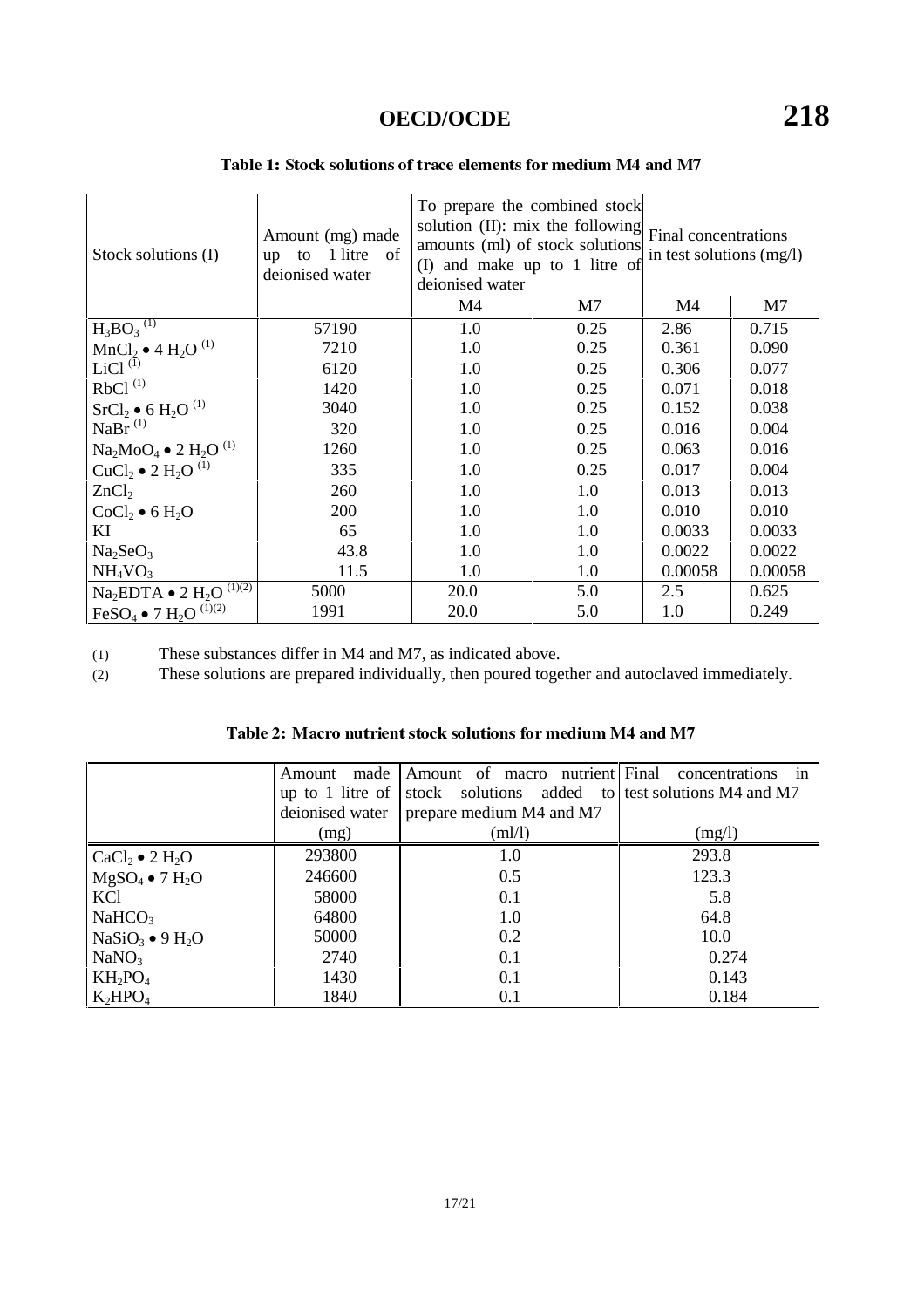#### Table 3: Vitamin stock solution for medium M4 and M7

All three vitamin solutions are combined to make a single vitamin stock solution.

|                        |      | Amount made   Amount of vitamin stock   Final concentrations                    |         |
|------------------------|------|---------------------------------------------------------------------------------|---------|
|                        |      | up to 1 litre of $\vert$ solution added to prepare $\vert$ in test solutions M4 |         |
|                        |      | deionised water $\vert$ medium M4 and M7                                        | and M7  |
|                        | (mg) | m!/l                                                                            | (mg/l)  |
| Thiamine hydrochloride | 750  | 0.1                                                                             | 0.075   |
| Cyanocobalamin (B12)   | 10   | 0.1                                                                             | 0.0010  |
| <b>Biotine</b>         | 7.5  | 0.1                                                                             | 0.00075 |

#### **References**

Elendt, B.P. (1990): Selenium Deficiency in Crustacean. Protoplasma 154, 25-33

Elendt, B.P. & W.-R. Bias (1990): Trace Nutrient Deficiency in *Daphnia magna* Cultured in Standard Medium for Toxicity Testing. Effects on the Optimization of Culture Conditions on Life History Parameters of D. magna. Water Research 24 (9), 1157-1167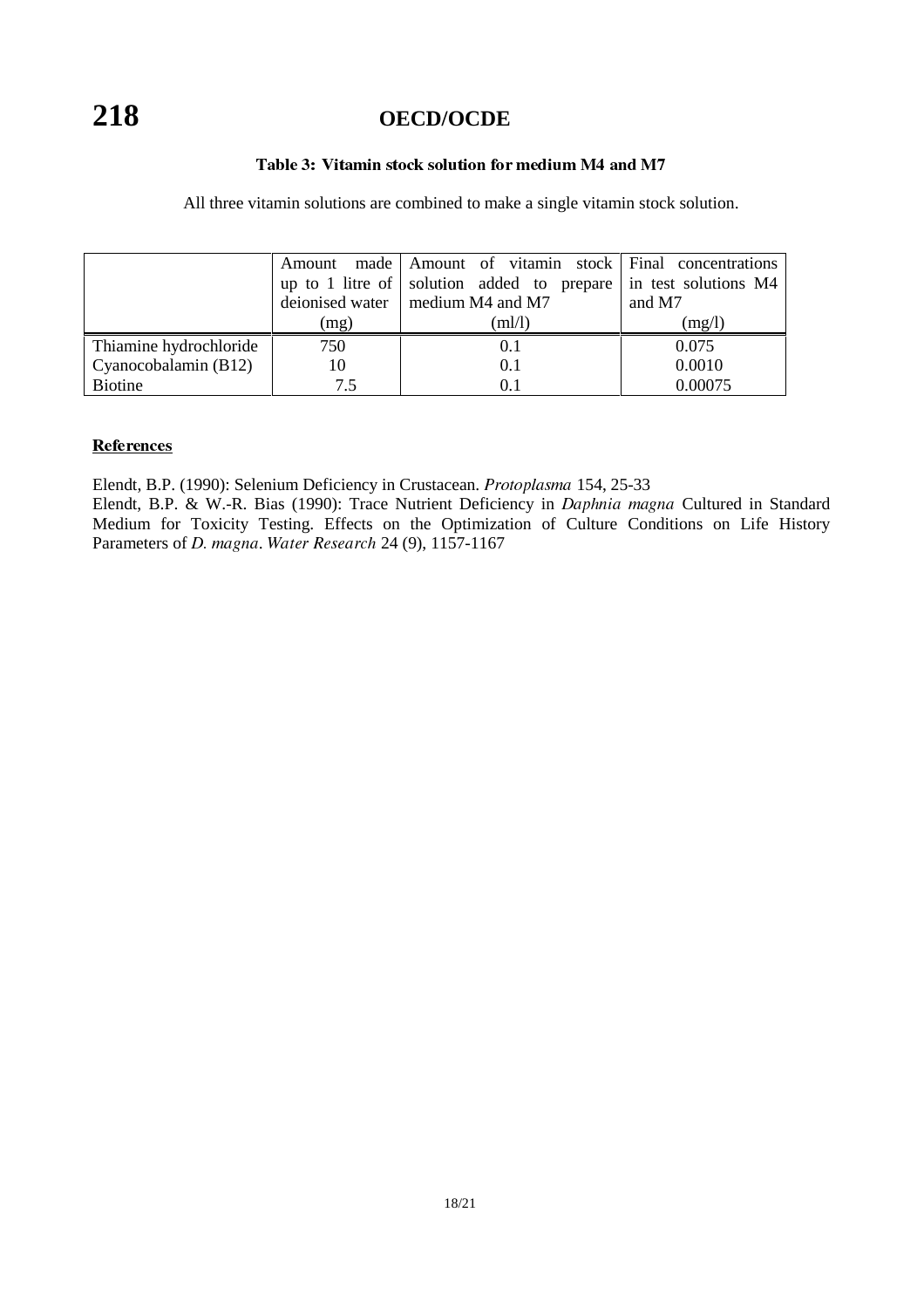### <u>ANNEX 3</u>

#### <u>PREPARATION OF FORMULATED SEDIMENT</u>

#### **Sediment composition**

The composition of the formulated sediment should be as follows:

| Constituent       | Characteristics                                              | % of sediment |
|-------------------|--------------------------------------------------------------|---------------|
|                   |                                                              | dry weight    |
| Peat              | Sphagnum moss peat, as close to pH 5.5-6.0 as possible,      | $4 - 5$       |
|                   | no visible plant remains, finely ground (particle size       |               |
|                   | $\leq$ 1 mm) and air dried                                   |               |
| Quartz sand       | Grain size: $> 50\%$ of the particles should be in the range | 75-76         |
|                   | of $50-200 \mu m$                                            |               |
| Kaolinite clay    | Kaolinite content $\geq 30\%$                                | 20            |
| Organic carbon    | Adjusted by addition of peat and sand                        | $2(\pm 0.5)$  |
| Calcium carbonate | $CaCO3$ , pulverised, chemically pure                        | $0.05 - 0.1$  |
| Water             | Conductivity $\leq 10 \mu$ S/cm                              | $30 - 50$     |

#### **Preparation**

The peat is air dried and ground to a fine powder. A suspension of the required amount of peat powder in deionised water is prepared using a high-performance homogenising device. The pH of this suspension is adjusted to  $5.5 \pm 0.5$  with CaCO<sub>3</sub>. The suspension is conditioned for at least two days with gentle stirring at  $20 \pm 2$  °C, to stabilise pH and establish a stable microbial component. pH is measured again and should be  $6.0 \pm 0.5$ . Then the peat suspension is mixed with the other constituents (sand and kaolin clay) and deionised water to obtain an homogeneous sediment with a water content in a range of 30–50 per cent of dry weight of the sediment. The pH of the final mixture is measured once again and is adjusted to 6.5 to 7.5 with  $CaCO<sub>3</sub>$  if necessary. Samples of the sediment are taken to determine the dry weight and the organic carbon content. Then, before it is used in the chironomid toxicity test, it is recommended that the formulated sediment be conditioned for seven days under the same conditions which prevail in the subsequent test.

#### **Storage**

The dry constituents for preparation of the artificial sediment may be stored in a dry and cool place at room temperature. The formulated (wet) sediment should not be stored prior to its use in the test. It should be used immediately after the 7 days conditioning period that ends its preparation.

#### **References**

OECD Guideline 207. (1984). Earthworm, Acute Toxicity Test.

Meller, M., P. Egeler, J. Rombke, H. Schallnass, R. Nagel and B. Streit. (1998). Short-term Toxicity of Lindane, Hexachlorobenzene and Copper Sulfate on Tubificid Sludgeworms (Oligochaeta) in Artificial Media. Ecotox. and Environ. Safety, 39, 10-20.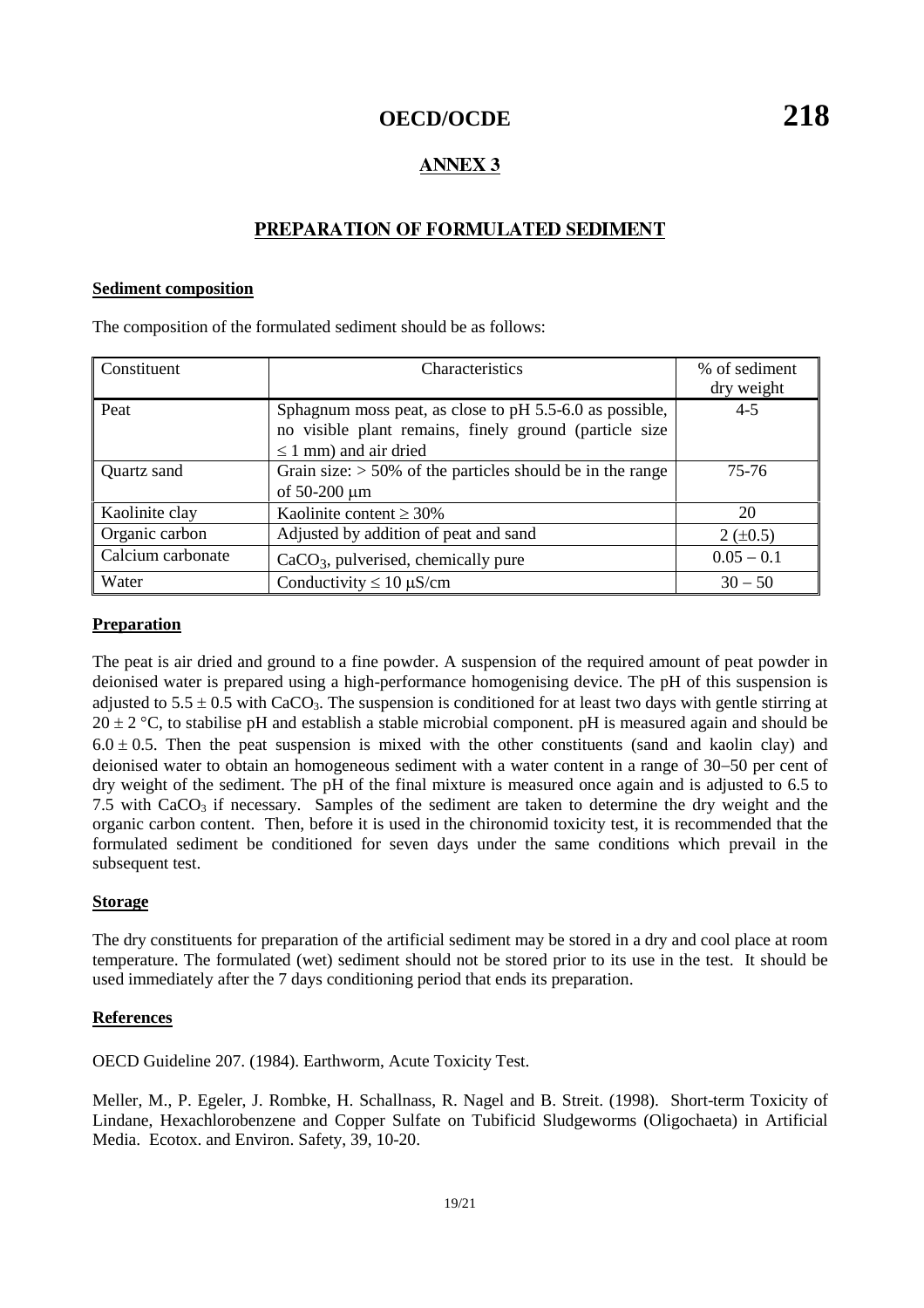### <u>ANNEX 4</u>

### <u>CHEMICAL CHARACTERISTICS OF AN ACCEPTABLE DILUTION WATER</u>

| <b>SUBSTANCE</b>                                               | <b>CONCENTRATIONS</b> |
|----------------------------------------------------------------|-----------------------|
| Particulate matter                                             | $<$ 20 mg/l           |
| Total organic carbon                                           | $< 2$ mg/l            |
| Unionised ammonia                                              | $< 1 \mu g/l$         |
| Hardness as $CaCO3$                                            | $<$ 400 mg/l*         |
| Residual chlorine                                              | $< 10 \mu g/l$        |
| Total organophosphorus pesticides                              | $< 50$ ng/l           |
| Total organochlorine pesticides plus polychlorinated biphenyls | $< 50$ ng/l           |
| Total organic chlorine                                         | $<$ 25 ng/l           |

\* However, it should be noted that if there is an interaction suspected between hardness ions and the test substance, lower hardness water should be used (and thus, Elendt Medium M4 must not be used in this situation).